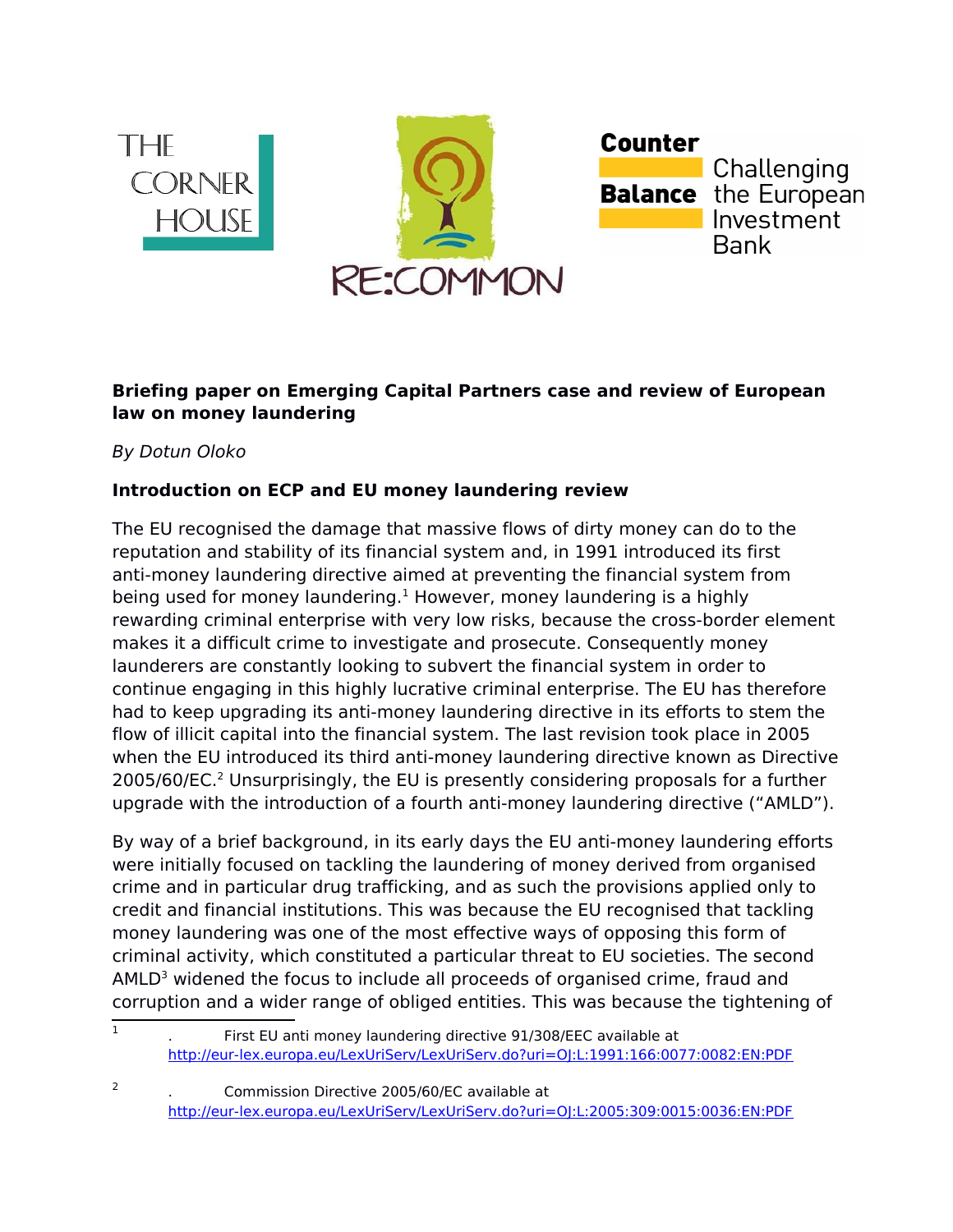controls in the financial sector had led money launderers to using non-financial businesses as alternative methods for concealing the origin of the proceeds of crime. The entities obliged to apply the AMLD were therefore increased to include those such as real estate agents, accountants, legal professionals and art dealers.

The use of non-financial businesses is also one of the preferred ways in which corrupt politically exposed persons ("PEPs") in the developing world like Africa launder their illicitly acquired wealth. This invariably involves state assets that had been illicitly acquired through front persons being laundered through a series of transactions involving offshore shell companies, before being returned as the legitimate assets of the corrupt PEP. This type of criminal activity posed a particular threat to societies in the developing world.

However, there is evidence to suggest that the EU is more focused on implementing anti-money laundering provisions that target criminal activities such as organised crime and drug trafficking that are considered a particular threat to EU societies and less focused on implementing anti-money laundering provisions that target those criminal activities such as the laundering of illicitly acquired state assets that are considered a particular threat to the societies in the developing world and perceived to be a benefit to the developed world into which such illicit capital flows. This is because the flow of illicitly acquired capital out of the developing world and into the developed world has continued to increase despite the EU anti-money laundering efforts.[4](#page-1-0)

This paper sets out to review some of the key proposals being considered for the fourth AMLD against lessons learned from a specific money laundering case originating from Nigeria and involving European countries. There are concerns that money laundering through non-financial businesses may now be a preferred route for transferring illicitly acquired wealth out of the developing world and into the developed world. The evidence in this paper may also offer an insight into why this is the case.

The EU's commitment towards preventing its financial system from being used for the laundering of capital illicitly acquired from the developing world, has been seriously thrown into question by a case of the gamekeeper turning poacher. In this particular case, the European Investment Bank ("EIB") and several EU development finance institutions ("EDFIs") have shown an irresponsible attitude and arguably

 $\overline{3}$ . Directive 2001/97/EC of the European Parliament and of the Council of 4 December 2001

<span id="page-1-0"></span><sup>4</sup> . A May 2013 joint report by the African Development Bank and Global Financial Integrity, "Illicit Financial Flows and the Problem of Net Resource Transfers from Africa: 1980 – 2009" revealed an upward trend in illicit financial flows from Africa during the period between 1980 and 2009. The report is available at [http://www.gfintegrity.org/storage/gfip/documents/reports/AfricaNetResources/gfi\\_afdb\\_iffs\\_an](http://www.gfintegrity.org/storage/gfip/documents/reports/AfricaNetResources/gfi_afdb_iffs_and_the_problem_of_net_resource_transfers_from_africa_1980-2009-web.pdf) d the problem of net resource transfers from africa 1980-2009-web.pdf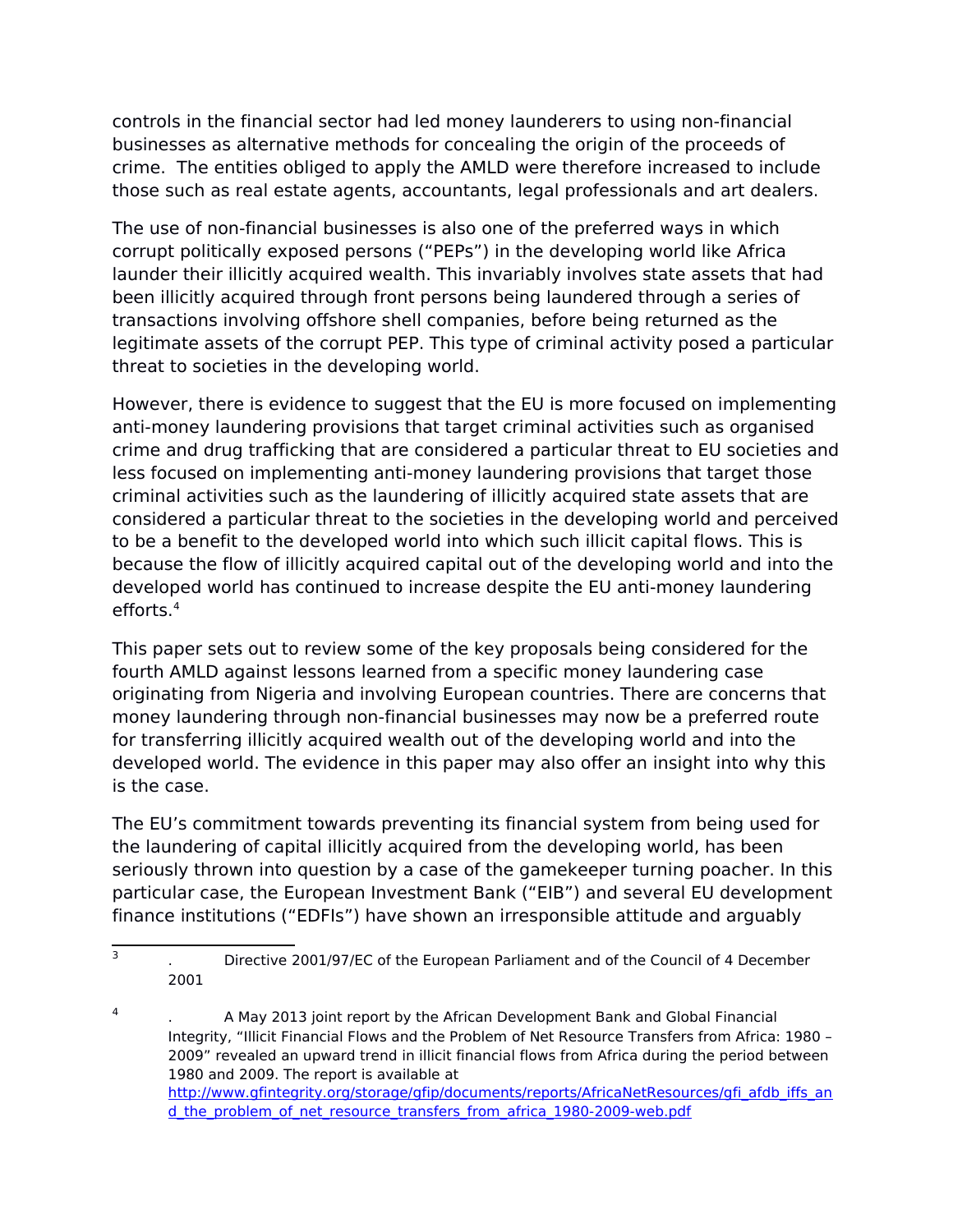breached several EU directives, including the AMLD, in their handling of credible allegations that one of the private equity funds in which they are invested had been involved in the laundering of capital illicitly acquired in Nigeria. The fund manager had invested in several companies that had been reported to be fronts for the laundering of money said to have been illicitly acquired by a corrupt Nigerian PEP, James Ibori. The EIB and the EDFIs repeatedly denied the existence of any links between Ibori and several of their investee companies despite the overwhelming publicly available evidence provided to them and despite one of them having knowledge of the links.

However, after several years of counterfactual denials, Ibori has now been linked to the investee companies of the EDFIs and the EIB by the UK Crown Prosecution Service, in what has been described as "one of the biggest embezzlement cases seen in Britain and a rare example of corruption in Africa's second biggest economy being punished".<sup>[5](#page-2-0)</sup> This raises the question of whether it was incompetence or insouciance that caused the EDFIs and the EIB to blindly deny the existence of the links in the face of overwhelming publicly available evidence. Independent of the actions of the EDFIs and the EIB, this case also highlights several deficiencies in existing anti-money laundering measures and the current European Commission proposals for a fourth anti-money laundering directive.

The firm at the centre of the money-laundering allegations is a US Securities and Exchange Commission ("SEC") registered private equity firm known as Emerging Capital Partners ("ECP"). One of the funds managed by ECP is the ECP Africa Fund II which in 2006, achieved a final closing of US\$523 million with commitments from various state funded investors including US\$ 48 million from the European Investment Bank ("EIB"). Other investors included EDFIs such as: the UK's CDC (US\$47.5 million); Swedfund, the Swedish DFI; IFU, the Danish DFI; and Proparco, the French DFI. Non-EU investors included the US Overseas Private Investment Corporation ("OPIC") with a US\$70 million debt facility and the African Development Bank. Through the Africa Fund II, ECP invested in three Nigerian companies, Oando, Notore and Intercontinental bank<sup>[6](#page-2-1)</sup> which had been reported to have been used for the laundering of money said to have been obtained corruptly by the former Governor of Nigeria's oil rich Delta State, James Ibori.

## **Summary of the case**

6

Since 2009, I and several concerned NGOs, including Re: Common, Corner House and Counterbalance have brought it to the attention of the EIB and a number of the EDFIs invested in ECP Africa Fund II (namely, CDC, IFU and Swedfund) that the three

<span id="page-2-0"></span> $\overline{5}$ . "Nigeria's Oando falls for a second day on Ibori allegations", 18 Sep 2013, Reuters available online at <http://uk.reuters.com/article/2013/09/18/nigeria-oando-idUKL5N0HE1EB20130918>

<span id="page-2-1"></span>See ECP website at [http://www.ecpinvestments.com/portfolio.xml?](http://www.ecpinvestments.com/portfolio.xml?media=history&d=1048&p=1012) [media=history&d=1048&p=1012](http://www.ecpinvestments.com/portfolio.xml?media=history&d=1048&p=1012)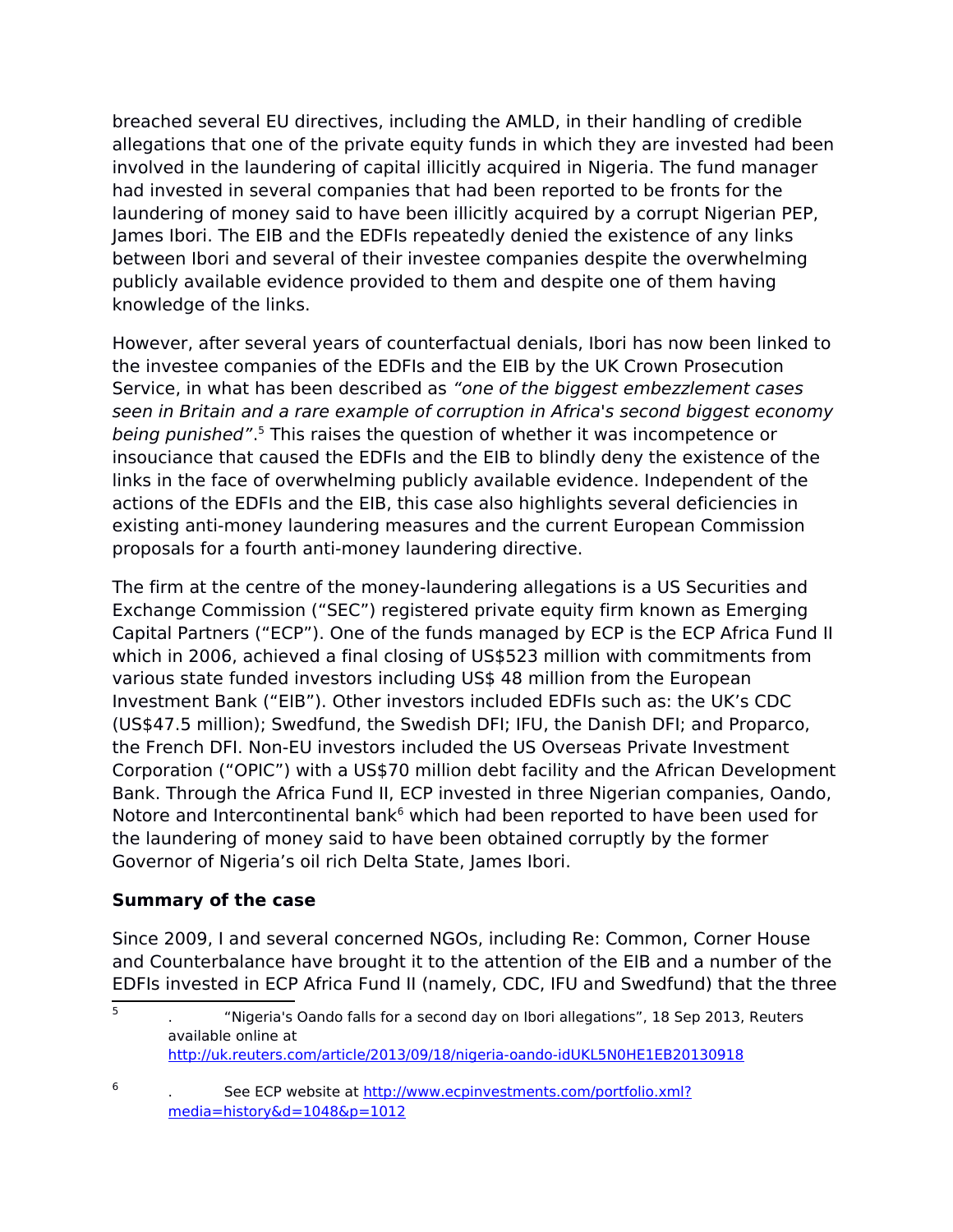Nigerian companies had been reported to be involved in Ibori's money-laundering<sup>[7](#page-3-0)</sup>. This appeared to us to be evidence that ECP had either not conducted adequate due diligence before investing in the companies or was deliberately closing its eyes to the links to Ibori's corruption and money laundering for its own benefit. Our allegations against ECP rested primarily on an October 2007 affidavit in which the Nigerian Economic and Financial Crimes Commission ("EFCC"), Nigeria's principle anti-corruption enforcement agency, had linked the ECP investee companies to James Ibori's corruption.<sup>8</sup> This affidavit was widely reported on and published in Nigeria shortly after ECP's investment in Notore and Intercontinental bank in March and June 2007 respectively, but before ECP's investment in Oando in December 2007.

The EFCC affidavit revealed amongst other matters that: 1) Ibori used a front company to acquire the assets of the privatised National Fertiliser Corporation of Nigeria ("NAFCON") and the front company was subsequently renamed Notore; 2) An Ibori associate and Notore director who was named as a co-conspirator in the UK Southwark Crown Court charges which Ibori plead guilty to and, is currently a fugitive from the law in the UK and Nigeria, was moving funds through Intercontinental bank, Oando and Notore on behalf of Ibori; 3) ECP was introduced to the Notore deal by Ibori's UK lawyer who was convicted alongside Ibori in the UK trial; 4) Copex a Mauritius management services provider that was used to move funds that had been seized by the UK authorities as proceeds of Ibori's corruption had been used by ECP to move its payment for Notore from Mauritius to Nigeria.

Our ECP allegations were also supported by other earlier media reports of a court case dating back to 2003 in which directors of Notore and Oando prior to ECP's investment in those companies, were being accused of acting illegally on behalf of Delta State during Ibori's tenure as governor.<sup>[9](#page-3-2)</sup>

<span id="page-3-1"></span>8 . October 2007 EFCC affidavit available online at [http://www.saharareporters.com/report/how-ibori-looted-delta-state-efcc-releases-details-swor](http://www.saharareporters.com/report/how-ibori-looted-delta-state-efcc-releases-details-sworn-affidavit) [n-affidavit](http://www.saharareporters.com/report/how-ibori-looted-delta-state-efcc-releases-details-sworn-affidavit)

9

<span id="page-3-2"></span>. Media reports accusing Imasekha (Notore) and Tinubu (Oando) of acting illegally on behalf of Delta State:

"Tinubu, Delta Govt, Sued Over CELTEL Shares", 22 February 2007, This Day available at <http://allafrica.com/stories/200702220146.html>

<span id="page-3-0"></span> $\overline{7}$ . July 2010 memorandum to the President of the EIB titled, "Concerns over alleged corruption in EIB-backed companies in Nigeria", available at www.counterbalance- **eib** .org/wp.../ **EIB** [-Memorandum-on-Nigeria.pdf](http://www.counterbalance-eib.org/wp.../EIB-Memorandum-on-Nigeria.pdf)

June 2010 memorandum to the Secretary of State for International Development titled, "Concerns over alleged corruption in CDC-backed companies in Nigeria", available at www.thecornerhouse.org.uk/sites/...org.../**CDC**%20Memorandum\_0.pdf

Econet Sues Founding Partner in S/Africa, 20 November 2003, This Day available at <http://news.biafranigeriaworld.com/archive/2003/nov/20/003.html>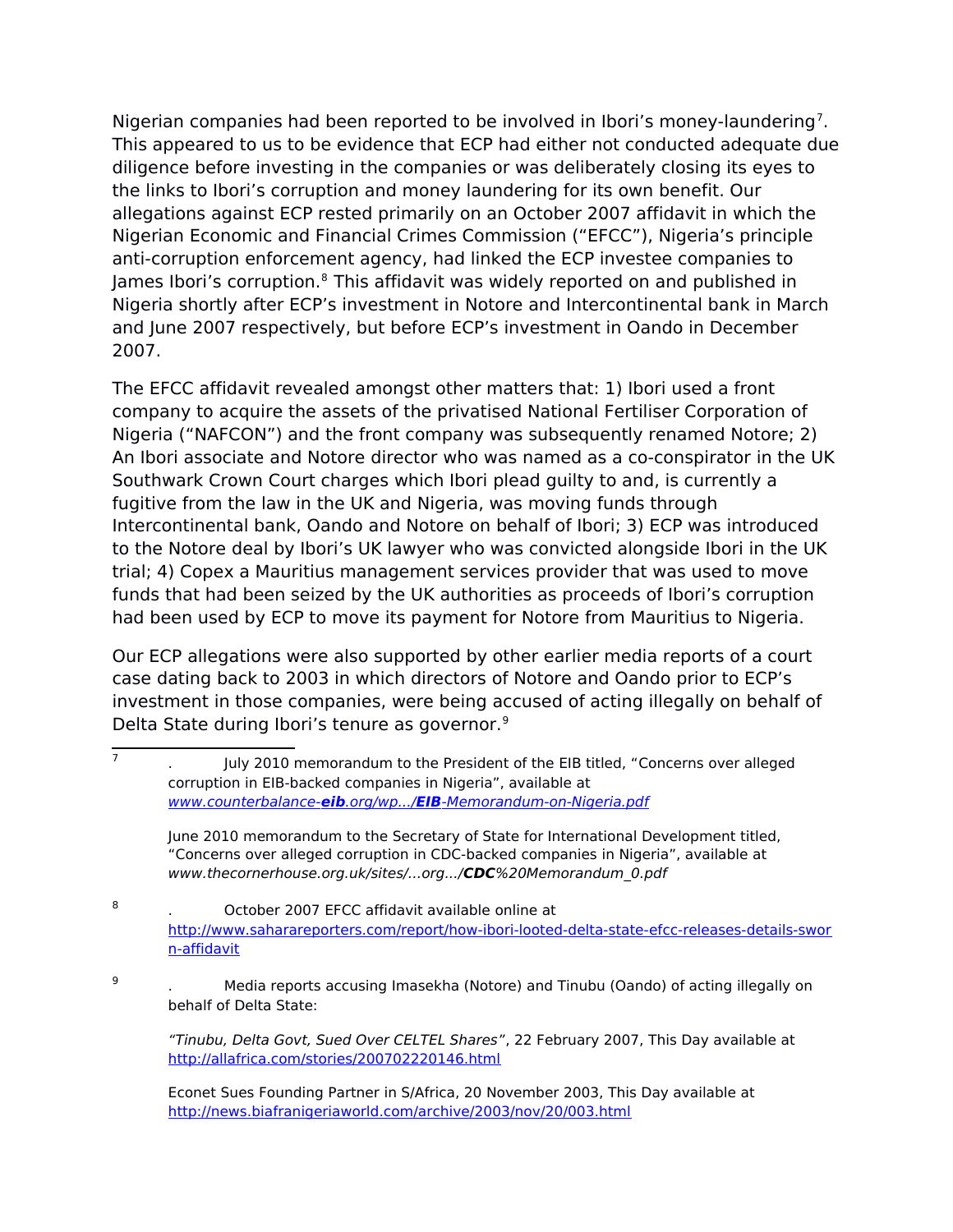At the time of our initial submissions to the EIB and the UK, Danish and Swedish EDFIs in 2009, Ibori was under investigation by the EFCC and the London Metropolitan Police Proceeds of Corruption Unit ("POCU"). After a protracted struggle with the Nigerian EFCC to avoid extradition to the UK, Ibori fled from Nigeria to Dubai in 20[10](#page-4-0)<sup>10</sup>. However, he was extradited from Dubai to the UK in  $2011<sup>11</sup>$  $2011<sup>11</sup>$  $2011<sup>11</sup>$  and, in 2012, pleaded guilty in a London court, to using the UK financial system to launder part of his illicitly acquired wealth.<sup>[12](#page-4-2)</sup> In 2013, the UK commenced confiscation proceedings against Ibori and, significantly, the Crown Prosecution Service ("CPS") argued that Ibori was a hidden beneficiary in two companies Oando and Notore.[13](#page-4-3)[,14](#page-4-4) In the case of Oando the CPS alleged that Ibori used the founding members of the company to hide a 30% interest in the company. In the case of Notore, the allegation was that Ibori used front people to acquire the company.

In the period between 2009 and 2013, CDC, Swedfund, IFU and the EIB, on receiving our submissions, simply referred the allegations against ECP to ECP for its response. When ECP counterfactually denied the allegations (including the links between the ECP portfolio companies and James Ibori and the timing of when the EFCC affidavit was widely reported and published) the CDC and the EIB claimed they were unable to decide whether publicly available evidence trumped ECP's counterfactual assurances. The EIB and the EDFIs continued their business relationship with ECP and in effect dismissed our allegations. In so doing the EIB and the EDFIs showed themselves relatively unconcerned about the possibility that they could be

"Ibori owns 30 per cent of Oando – Swiss Bank document reveals", 18 Sep 2013, Premium Times available online at [http://premiumtimesng.com/news/144843-ibori-owns-30-per-cent-oando-swiss-bank-document](http://premiumtimesng.com/news/144843-ibori-owns-30-per-cent-oando-swiss-bank-document-reveals.html)[reveals.html](http://premiumtimesng.com/news/144843-ibori-owns-30-per-cent-oando-swiss-bank-document-reveals.html)

<span id="page-4-0"></span><sup>10</sup> . "Nigeria ex-Governor James Ibori arrested in Dubai," 13 May 2010, BBC available at <http://news.bbc.co.uk/1/hi/world/africa/8680569.stm>

<span id="page-4-1"></span><sup>11</sup> . "Ibori Is Charged In London With Money Laundering And Fraud, Ending His Escape Plots", 15 April 2011, Sahara Reporters news article available online at [http://www.saharareporters.com/news-page/ibori-charged-london-money-laundering-and-fraud](http://www.saharareporters.com/news-page/ibori-charged-london-money-laundering-and-fraud-ending-his-escape-plots) [-ending-his-escape-plots](http://www.saharareporters.com/news-page/ibori-charged-london-money-laundering-and-fraud-ending-his-escape-plots)

<span id="page-4-2"></span><sup>12</sup> . "Nigeria ex-Delta state governor James Ibori guilty plea", 27 February 2012, BBC http://www.bbc.co.uk/news/world-africa-17181056

<span id="page-4-3"></span><sup>13</sup> . "Nigerian fertiliser firm linked to jailed ex-governor", 18 Sep 2013, Reuters available online at <http://www.reuters.com/article/2013/09/18/britain-nigeria-ibori-idUSL5N0HE2PA20130918>

<span id="page-4-4"></span><sup>14</sup> . "Ibori Has Hidden Assets In OANDO Plc, Says London Prosecutors At Confiscation Hearing", 17 Sep 2013, Sahara Reporters available online at [http://saharareporters.com/news-page/ibori-has-hidden-assets-oando-plc-says-london-prosecut](http://saharareporters.com/news-page/ibori-has-hidden-assets-oando-plc-says-london-prosecutors-confiscation-hearing) [ors-confiscation-hearing](http://saharareporters.com/news-page/ibori-has-hidden-assets-oando-plc-says-london-prosecutors-confiscation-hearing)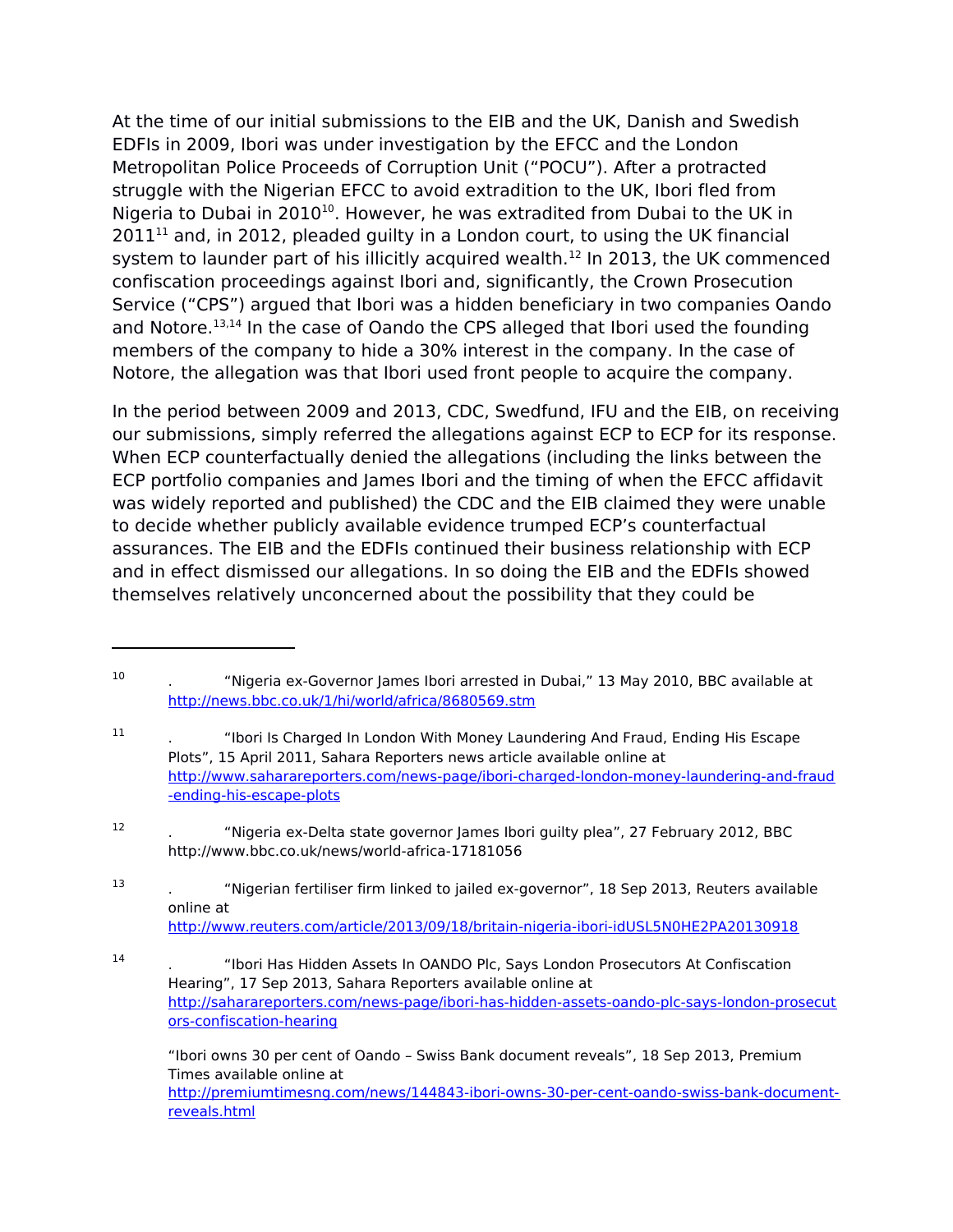beneficiaries of capital illicitly acquired in Nigeria through the allegedly corrupt activities of their fund manager.

After several years of repeated blind denials, the ECP and the investors in Africa Fund II have now been affirmatively linked to Ibori by the ongoing CPS asset recovery proceedings. Portions of a selection of denials by the EIB, EDFIs and ECP are provided in **Annex 1** for ease of reference. It is further astonishing that in the wake of the CPS proceedings the EIB and the EDFIs are still standing by the ECP's claims that there is no link between Ibori and their investee companies, Notore and Oando. This is despite the fact that in October 2009, CDC had had been informed of the Southwark Crown Court case (naming the fugitive Notore principal as a co-conspirator) by the London Police.[15](#page-5-0) The Police also informed CDC at a subsequent meeting in April 2010, that there was evidence linking Ibori to the ECP investee companies.[16](#page-5-1) A recent investigation by the UK's Parliamentary Ombudsman into a complaint about DFID's handling of the allegations made against ECP also notes that CDC had established that ECP's due diligence had failed to pick up these links dating back prior to the investment.<sup>[17](#page-5-2)</sup> The shocking denial of the links to Ibori by those ultimately charged with the responsibility of tackling money-laundering seriously undermines the EU commitment to stemming the inflow of illicitly acquired capital from the impoverished developing world.

# **Recommendations of European civil society groups on AMLD review**

A review of the ECP/Ibori case underscores the need to include some of the recommendations that European civil society groups are pushing to be included in the fourth anti-money laundering directive ("AMLD"). The ECP/Ibori case also raises serious questions about the EU's commitment to preventing the inflow of illicitly acquired capital into the financial system.

<span id="page-5-0"></span>"In late October 2009, CDC and members of DFID's anti-corruption department met officers from the Metropolitan Police Proceeds of Corruption Unit (POCU) in relation to the Allegations. During that meeting CDC was made aware of a money laundering case currently proceeding at Southwark Crown Court against various associates of Ibori......"

<span id="page-5-1"></span>16 . Paragraph 42 of a report by the Parliamentary Ombudsman into Mr Oloko's complaint about DFID's handling of his allegations against ECP noted that at an April 2010 meeting the Police told CDC that, "a director of one of the portfolio companies was linked to the corrupt politician".

17 . Paragraph 43 of the report by the Ombudsman noted that

> <span id="page-5-2"></span>"CDC say that…there is evidence of links between [them] (i.e. Ibori and a director of the DFID investee company, Notore), prior to 2007 and that therefore he could have been acting as a front man for the [politician]. This was not picked-up in the integrity checks commissioned by the Fund Manager at the time of the investment in [the portfolio company]…….."

<sup>15</sup> . Page 25/26 of a November 2010 memorandum from CDC to DFID in response to the allegations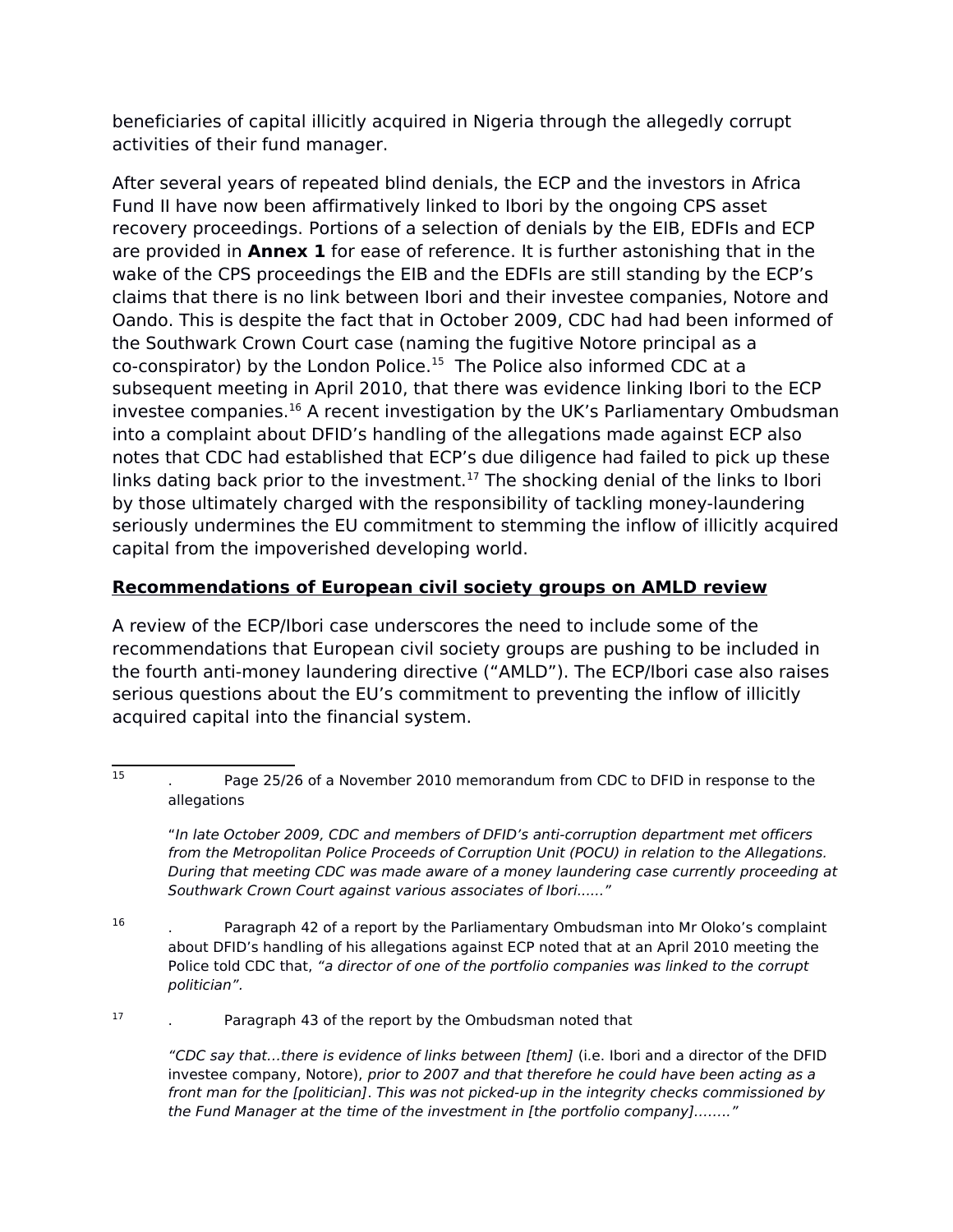## **Reporting suspicions of money laundering**

Article 6 of Directive 91/308/ECC, requires "obliged entities" (that is, firms and individuals covered by the Directive) to "cooperate fully with the authorities responsible for combating money laundering by informing those authorities, on their own initiative, of any fact which might be an indication of money laundering". The EIB and the EDFIs are all entities obliged to apply the EU anti money-laundering directives. However, despite acknowledging the seriousness of the allegations against a fund manager operating in Nigeria, a country known to be the leading exporter of illicit capital out of Africa,<sup>[18](#page-6-0)</sup> and despite CDC having knowledge that the ECP's claim that its investee companies could not be linked to Ibori was false, it chose to accept the uncorroborated and counterfactual assurances of ECP and failed to refer the allegations to the competent authorities responsible for investigating financial crimes including money laundering. EIB, Swedfund and IFU similarly failed to report the ECP allegations.

The CDC claims to have "alerted the Metropolitan Police and investigators at the Serious Fraud Office<sup>"[19](#page-6-1)</sup> about the ECP allegations. But CDC has been unable to provide a copy of the referral note. Moreover, we strongly dispute CDC's claim that it reported the allegations because the Corner House and I were the ones who first alerted the London Metropolitan Police ("Met") and the Serious Fraud Office (SFO). Based on our dealings with the CDC, the CDC has at all material times attempted to represent our allegations that ECP was directly involved in Ibori's money laundering as allegations that Ibori can be linked to the ECP investee companies. This would appear to us to have had the effect of shielding ECP from investigation by a law enforcement agency rather than reporting ECP itself to a law enforcement agency on the basis of the allegations that had been made expressly against ECP.

The EIB similarly claimed to have reported the allegations concerning ECP to the European Fraud Office ("OLAF") but has declined to provide a copy of the referral note.[20](#page-6-2) Again this was a misleading claim: after failing to get a substantive response

20

<span id="page-6-2"></span>In a letter dated 11th October 2012, the EIB advised Dr Caroline Lucas MP that, "EIB discussed with OLAF on a number of occasions Mr Oloko's concerns relating to the ECP funds during 2009 and 2010 and a formal note was sent to OLAF on 30 August 2010".

When Dr Lucas asked for a copy of the note, the EIB advised on 27th November 2012, that, "As we are not at liberty to share such note due to its confidential nature and because it

<span id="page-6-0"></span><sup>18</sup> . A May 2013 joint report by the African Development Bank and Global Financial Integrity, "Illicit Financial Flows and the Problem of Net Resource Transfers from Africa: 1980 – 2009" revealed an upward trend in illicit financial flows from Africa during the period between 1980 and 2009. The report is available at [http://www.gfintegrity.org/storage/gfip/documents/reports/AfricaNetResources/gfi\\_afdb\\_iffs\\_an](http://www.gfintegrity.org/storage/gfip/documents/reports/AfricaNetResources/gfi_afdb_iffs_and_the_problem_of_net_resource_transfers_from_africa_1980-2009-web.pdf) d the problem of net resource transfers from africa 1980-2009-web.pdf

<span id="page-6-1"></span><sup>19</sup> . "CDC is linked to Ibori fraud scandal" 16 April 2012, FT, available at <http://www.ft.com/cms/s/0/1814303c-87d4-11e1-b1ea-00144feab49a.html#axzz28eM5flxc>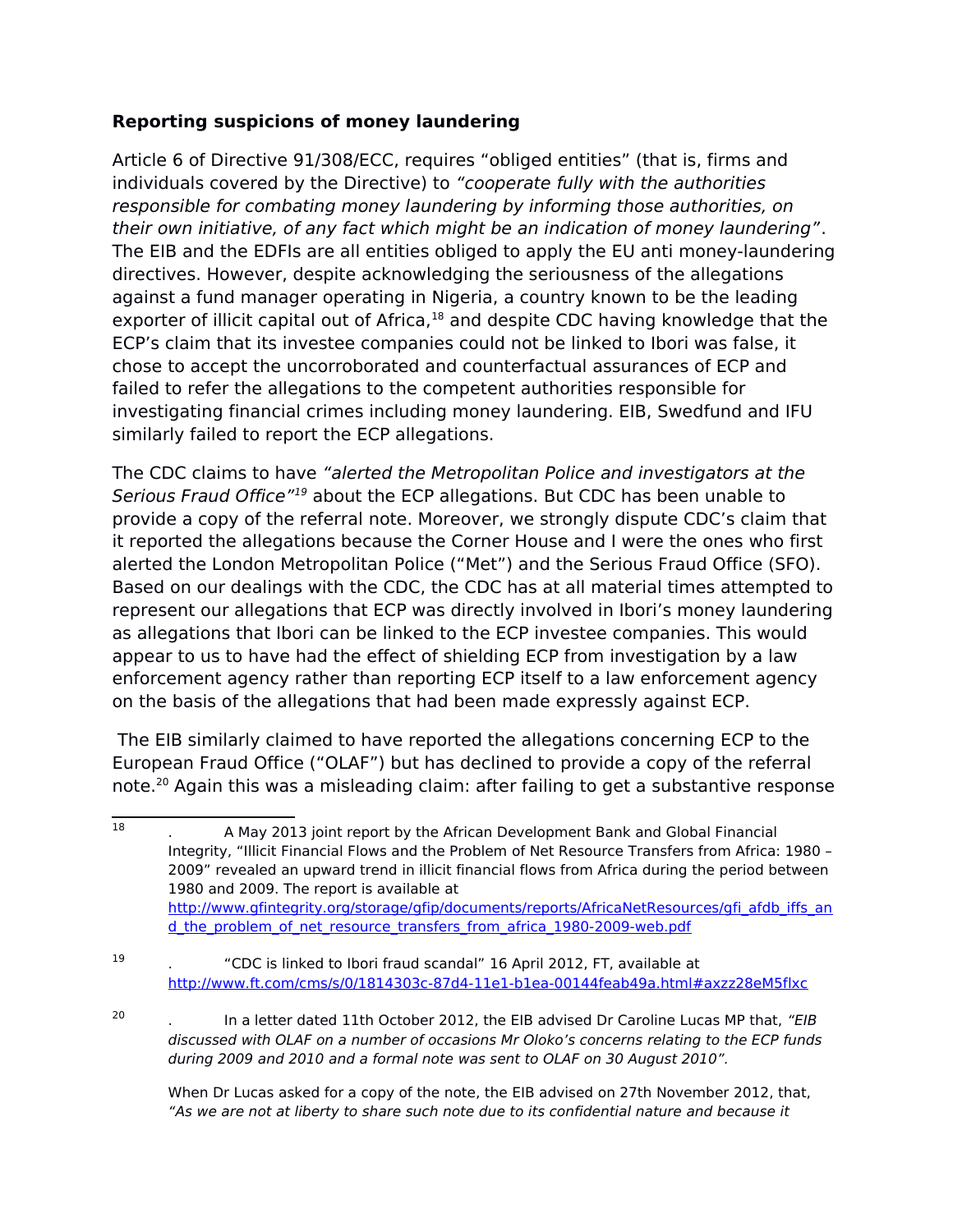from the EIB, I made contact with Counterbalance through the Corner House and as a result of the efforts of Counterbalance, an initial meeting with OLAF and the EIB took place in London in March 2011. At that meeting attended by myself, Counterbalance and our legal representative, the EIB opened discussions by informing us that they had been unable to prove or disprove the allegations as the ECP had denied them and that they had come to London as a courtesy to inform us that the case was closed pending any substantive new information. However, after we made our submissions, the OLAF representative overruled the EIB representative and advised us that this was a matter that the OLAF needed to consider. This suggests that the nature of the discussions that the EIB had been having with OLAF prior to our meeting did not include ECP's alleged involvement in wrongdoing. It is significant that following preliminary enquiries after our London meeting, OLAF subsequently opened a formal investigation into our allegations against ECP in June 2011, on the basis of the same evidence that the EIB had deemed inconclusive.

For its part, Swedfund informed me that my allegations against ECP were forwarded to ECP for its response, "after a decision by the shareholders to act upon and respond to your queries jointly via our Fund Manager".<sup>[21](#page-7-0)</sup> The evidence therefore suggests that none of the EDFIs to which the allegations that ECP was complicit in Ibori's money laundering were made reported them to any competent authority as required by the directive.

The failure to report goes beyond the individual EDFIs. In both the UK and Sweden, the government departments with oversight responsibilities also failed to refer the ECP allegations to the prosecutorial authorities. The UK Department for International Development ("DFID"), which is the sole shareholder of CDC and a shareholder in the EIB and the African Development Bank, was the first government department to receive my allegations against ECP. In concert with CDC, DFID has publicly claimed that it reported the allegations to the London Metropolitan Police and the Serious Fraud Office but has been unable to provide any evidence to support this claim, which we strongly dispute. As stated earlier we were the ones who reported the matter to the Police and the SFO after the report had been provided to DFID, not the other way around. In response to a freedom of information request by the Corner House for copies of the correspondence that DFID used to report the ECP allegations to the Met and the SFO, DFID replied that it did not hold such information.<sup>[22](#page-7-1)</sup>

pertains to an on-going investigation, we would kindly invite you to address any questions you might have concerning such information directly to Mr Giovanni Kessler, the Director General of OLAF".

<span id="page-7-0"></span><sup>21</sup> . 16 August 2011 letter from Swedfund to Dotun Oloko

<span id="page-7-1"></span><sup>22</sup> . 19th September 2012, Freedom of Information disclosure from DFID to the Corner House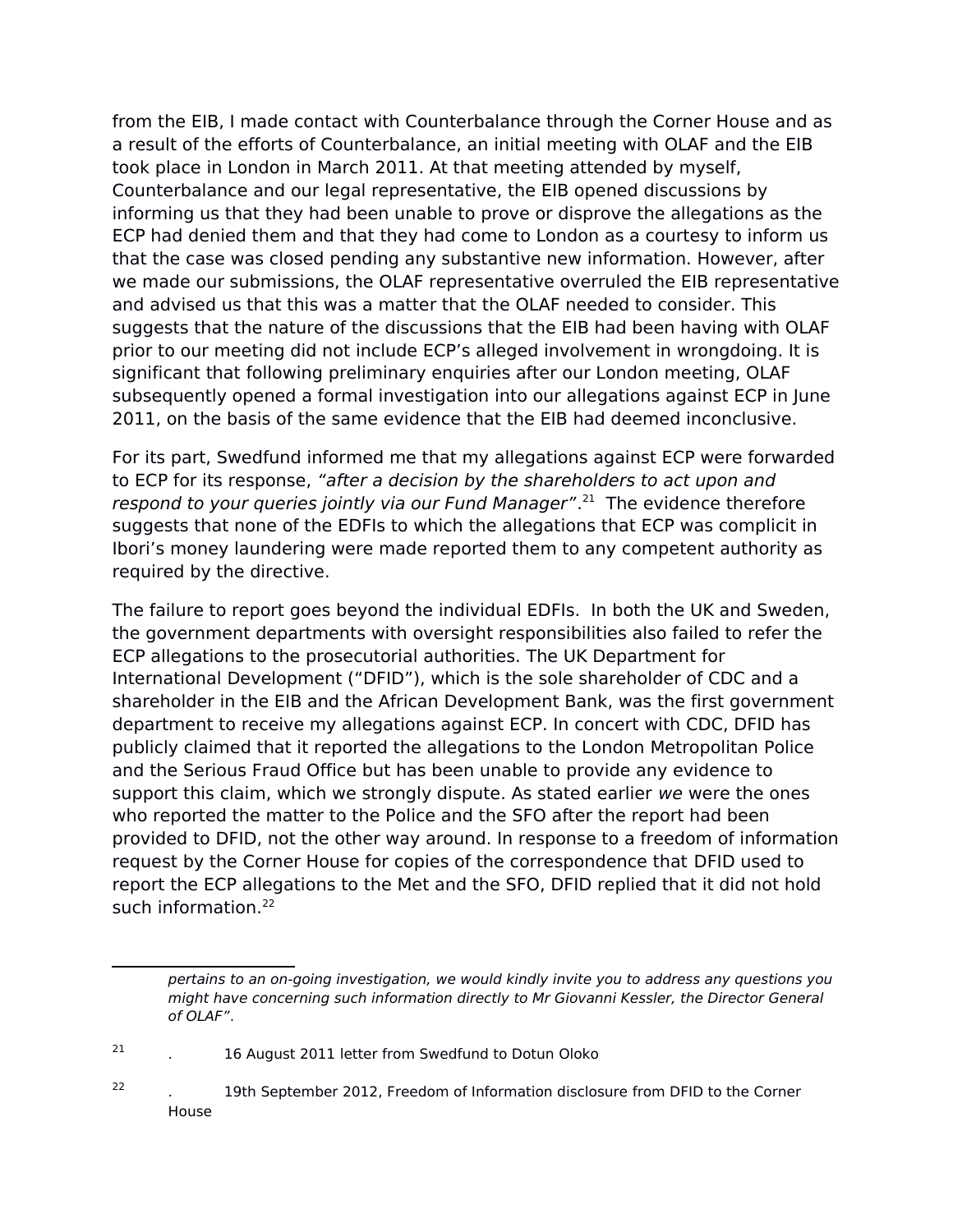The other member state government department that was informed of the ECP allegations and failed to report the matter to the competent authority was the Swedish Ministry of Foreign Affairs. For its part the Swedish Ministry of Foreign Affairs made the astonishing declaration in a letter to me dated 8 August 2012 that, "The Swedish Government has no obligation to refer the case to a Swedish Prosecutor". I subsequently reported the matter to the Swedish Prosecutor but there has been no response.

The failure of the EIB, the three EDFIs and the Swedish and UK governments to report the ECP allegations is a clear indication of a poor commitment by member states and EU institutions to preventing the EU financial system from being used for the purposes of laundering capital illicitly acquired as a result of grand corruption in the developing world. It would appear that some EU member states are prepared to breach EU directives and flout their own national laws implementing those directives in order to receive capital illicitly acquired in the developing world.

In conclusion, there are certain aspects of the duty to report suspicions of money laundering that the fourth AMLD should clarify: namely whether government departments (not just "obliged entities") are required to report suspicions of money laundering and what form a report of suspicions or allegations of money laundering should take.

## **Effective supervision of financial institutions backed up with appropriate sanctions**

One of the issues addressed in the EC proposals for the fourth AMLD was the subject of supervision and sanctions. It has been proposed that Member States should "ensure that obliged entities can be held liable for breaches of the national provisions adopted pursuant to this Directive". However, as evidenced by the preceding paragraphs, reports of suspicions about financial crime can be made to beneficial owners of obliged entities particularly when those owners are Member states. Consequently there is a need to ensure that beneficial owners of obliged entities, in addition to the obliged entities themselves, can be held liable for breaches of the national provisions pursuant to the AMLD. The ECP/Ibori case has highlighted the fact that for the supervision and sanction principle to work it is critical that no-one be deemed to be above the law and as such entities obliged to apply the directive and their beneficial owners should feel the threat of credible deterrence from AML supervisory authorities.

The third AMLD charges competent authorities with the responsibility of ensuring compliance and grants these authorities "enhanced supervisory powers, notably the possibility to conduct on-site inspections". In the case of financial institutions, the competent authority is the national financial regulatory authority. It is therefore a matter of concern that the ECP which is a financial institution as defined by the AMLD, has an office in Paris and is making multi-million dollar investments with EU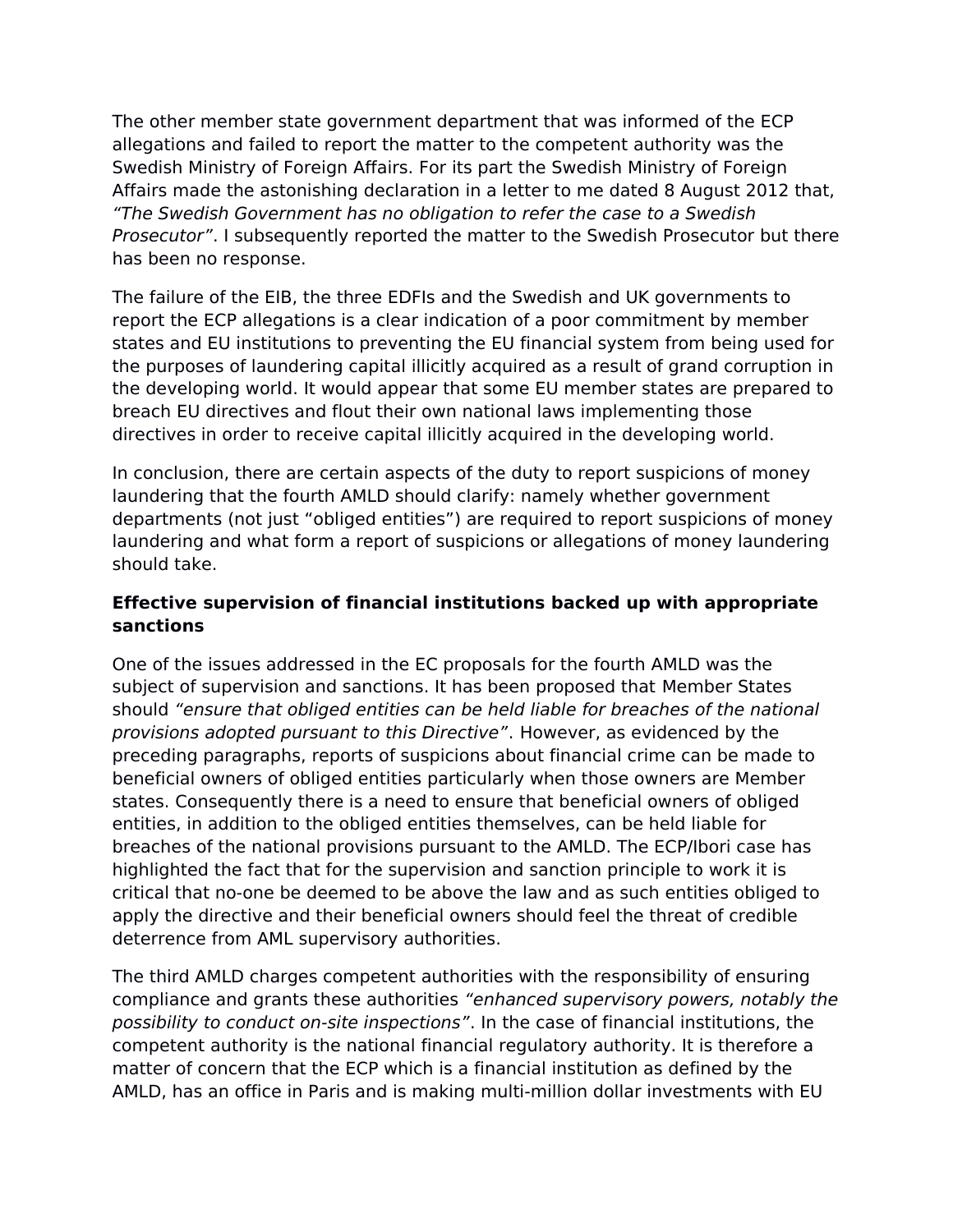funds but is not registered with any financial regulatory authority in the EU.  $^{23}$  $^{23}$  $^{23}$ Consequently there is no "competent authority" in the EU that has "supervisory powers" over ECP. This is not an isolated example. Other fund manager are investing EU funds without any competent EU authority having supervisory powers over the fund manager.<sup>[24](#page-9-1)</sup>

As highlighted in fuller detail in a later section, our experience of the Ibori-ECP case is that co-operation between national financial regulatory authorities has so far proved ineffective in bringing about proper investigations of the serious allegations that have been made against these two firms.

In the case of ECP, only the US authorities have supervisory power. But cooperation among supervisory authorities from different countries has so far proved ineffective. This is an outstanding problem that should be seriously addressed in the AMLD review as well.

Indeed in the case of ECP, when we approached various EU criminal investigation agencies and financial regulatory authorities we were informed by the latter that they were unable to act as the ECP was not registered with them while the former informed us that they were unable to act unless the ECP's clients reported the matter to them directly, which as noted earlier they failed to do. It is therefore self-evident that there is a loophole which allows investment firms to locate within the EU and invest EU funds while being outside the jurisdiction of the AMLD.

It is the ultimate irony that EU individuals, civil society and non-governmental organisations that are committed to contributing to the efforts to prevent the financial system from being abused for the purpose of money laundering and had information about possible wrongdoing on the part of a financial institution in the EU which was investing EU funds could not find a "competent authority" that had jurisdiction over the investment firm in the EU. The OLAF informed us that their jurisdiction was limited to the EIB. The UK FSA informed us that their jurisdiction did

<span id="page-9-0"></span> $\overline{23}$ In the Form ADV that ECP is required to file annually with the SEC in the US, the firm has repeatedly stated that it is not registered with any foreign financial regulatory authority.

<span id="page-9-1"></span><sup>24</sup> . The South African registered fund manager Ethos has also invested in companies alleged to have been involved in Ibori's money-laundering. Ethos Fund V had invested in an Ibori linked bank, Oceanic Bank, which subsequently became distressed under the weight of illegal loans and had to be rescued by the Central Bank of Nigeria. In its response to the allegations, Ethos claimed that its due diligence investigation prior to investing in Oceanic Bank which was conducted in March and April 2007 found that Delta State was a 5% shareholder in Oceanic bank. However, it has been publicly reported that in January 2007, Delta State pledged 820,000,000 (7.04%) shares in Oceanic bank as collateral for Henry Imasekha. Paragraph 7.2 of Ethos memorandum to CDC dated 15 November 2010 states that "Ethos was as a result of its due diligence, aware that Delta State was a 5% shareholder in Oceanic bank." However, the Nigerian media reported the Delta state pledge in 2009. See, "Ibori's govt used shares as collateral for private loan to buy Wilbros" 9 September 2009, Punch newspaper available on line at [http://saharareporters.com/news-page/ibori](http://saharareporters.com/news-page/ibori%E2%80%99s-govt-used-shares-collateral-private-loan-buy-wilbros-punch) [%E2%80%99s-govt-used-shares-collateral-private-loan-buy-wilbros-punch](http://saharareporters.com/news-page/ibori%E2%80%99s-govt-used-shares-collateral-private-loan-buy-wilbros-punch)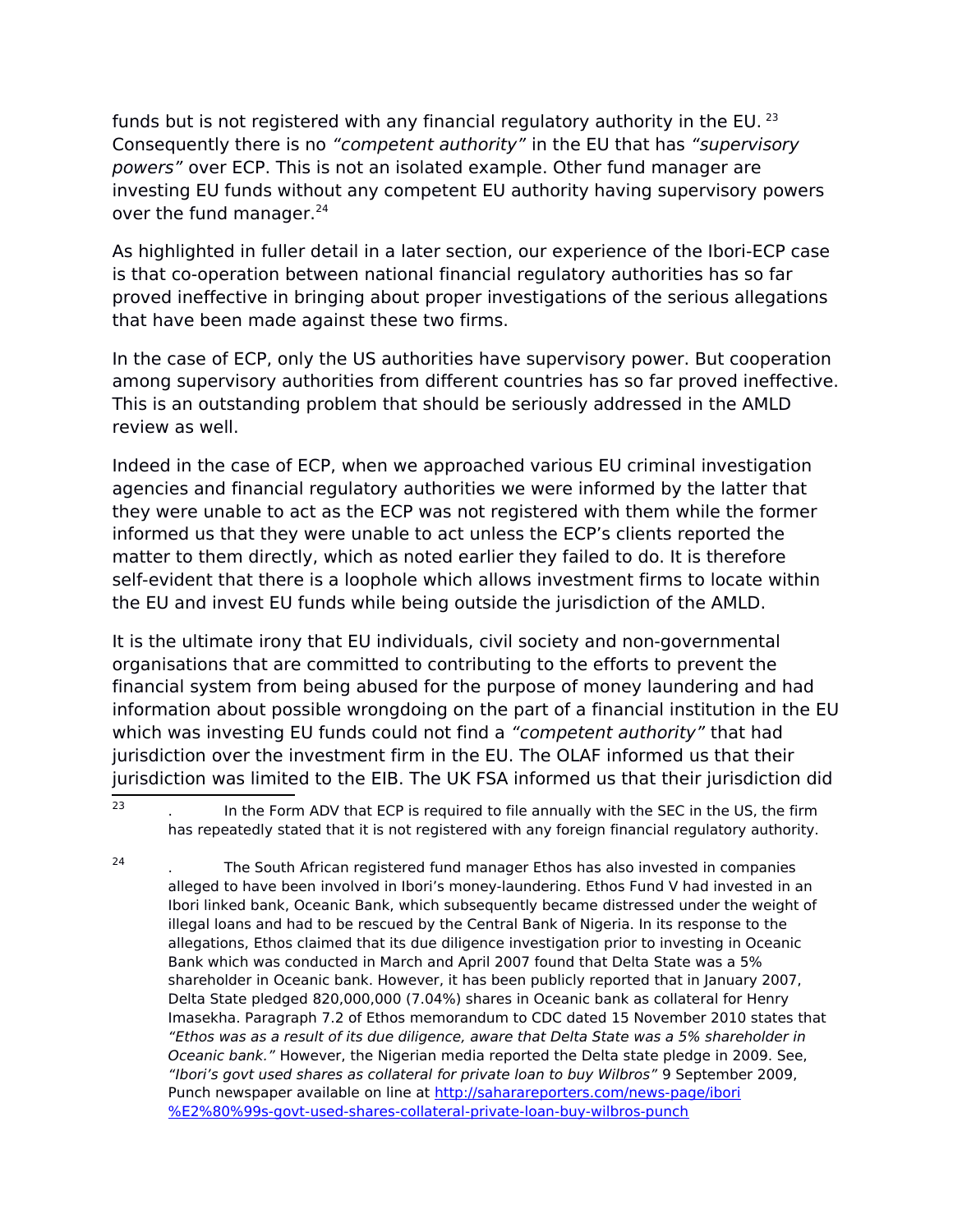not extend to ECP, but conducted a two-day visit to the CDC. The SFO informed us that they lacked jurisdiction unless the CDC reported the matter to them directly and as the CDC did not do so they could not act. The Swedish Prosecutor did not respond.

The obvious recommendation is that investment firms with offices in any EU state and/or making investments on behalf of EU member states and multilateral financial institutions should be registered with an EU financial regulatory authority in order to ensure that they are in compliance with the AMLD and subject to supervision and sanction.

## **Minimum sanctions for non-compliance by Obliged Institutions**

Article 56 of the EC proposal puts forward minimum sanctions that can be applied in "situations where obliged entities demonstrate systematic failings in relation to" specified requirements of the AMLD including: customer due diligence; suspicious transaction reporting; record keeping; and internal controls. It is a matter of concern that the EIB and the EDFIs breached several provisions of the AMLD with regard to the four areas listed above.

On the matter of customer due diligence, article 8 of the third AMLD imposed a duty on obliged entities to conduct ongoing monitoring and verification. However, in response to our allegations against ECP, the EIB and CDC constantly referred without any supporting evidence to the due diligence that was done at the time that they invested in the ECP Africa Fund II and at the time that the ECP Africa Fund II made its investment in the Nigerian companies, and claimed they were unable to prove or disprove the allegations. However, under the AMLD they had a duty to conduct their own investigation rather than accept the uncorroborated and counterfactual assurances of the ECP. For instance the simplest internet searches, or enquiries to the EU or national delegations in Nigeria, would have verified the time that the EFCC affidavit was publicly reported and exposed ECP's false claim in this regard.

The failure to refer suspicions of money laundering and record keeping has already been highlighted in earlier paragraphs. It is self-evident that the failure to report suspicions of money laundering, keep proper records of alleged reports of the allegations to competent authorities and conduct own due diligence investigations is tantamount to a failure of internal controls and put together constitute evidence of a systemic failure to apply the AMLD.

However, to date we are not aware that any sanctions have been applied to the EIB or any of the EDFIs despite the obvious breaches of the provisions of the AMLD. On the contrary in the only instance, in which we were able to get a regulatory authority to act, that authority professed itself satisfied with the response of the EDFI in question. This was the case with the UK's Financial Services Authority ("FSA") with which CDC was registered. The FSA after a concerted effort on our part,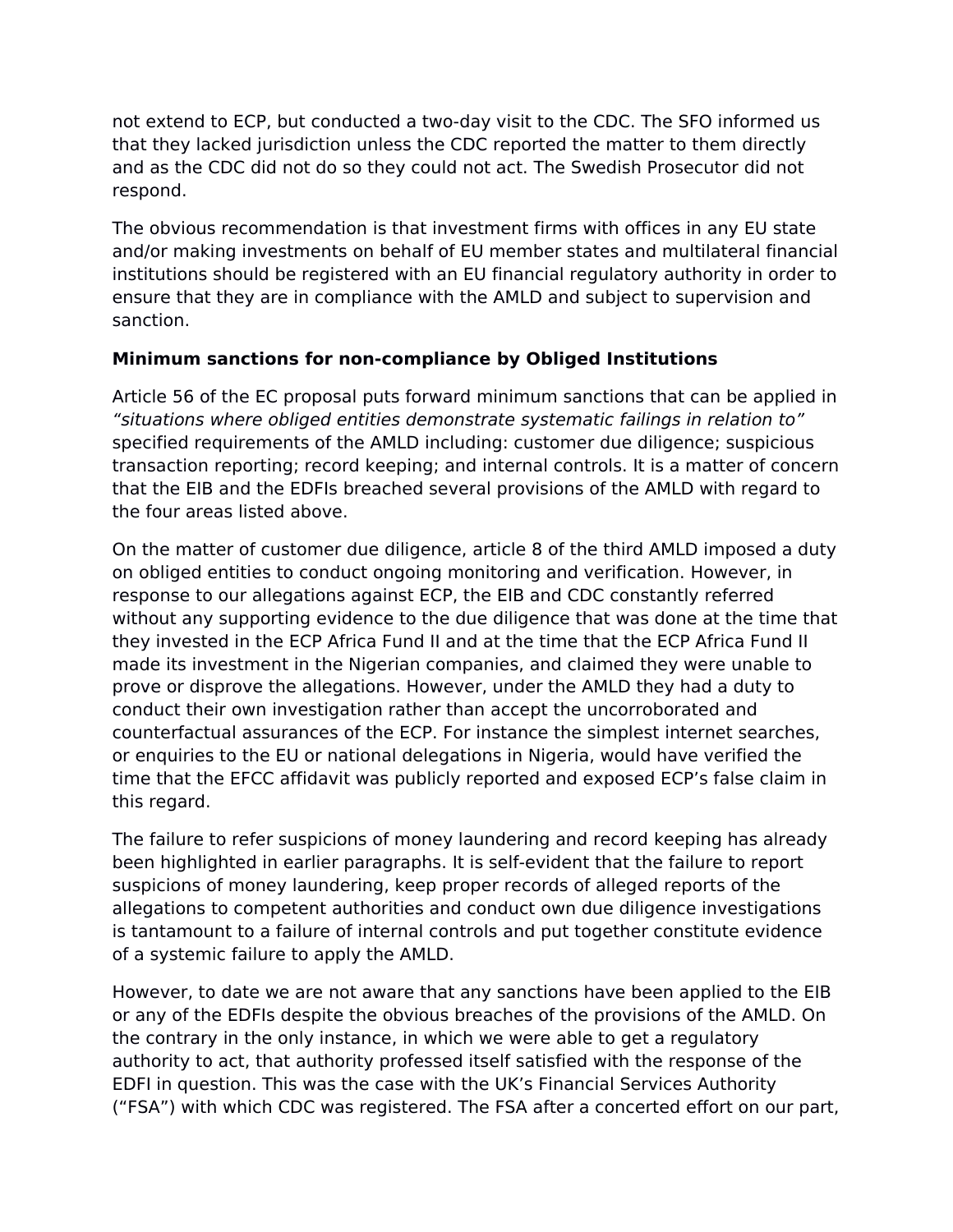paid a two day visit to CDC in May 2012 in response to the ECP allegations, and concluded that "they were broadly satisfied that CDC had responded appropriately and promptly, as soon as the firm became aware in March 2008, of any Ibori related allegations."[25](#page-11-0)

It is a matter of concern that the FSA reached this conclusion despite the fact that CDC

- failed to report suspicions of money laundering to the appropriate agencies while falsely claiming that it had done so
- has not provided any evidence to support its claim that it referred the allegations against ECP to a competent investigation agency including the Police and/or the Serious Fraud Office ("SFO"). It should be noted that failure to hold documentary evidence of reporting of allegations is a breach of Article 4 of Directive 91/308/EEC which requires obliged entities to keep evidence for use in any money laundering investigation.
- falsely claimed that there was no evidence to link its investee companies to James Ibori, when it knew that there was<sup>[26](#page-11-1)</sup>
- advised DFID on 20 February 2009, that it had carried out a quality assurance on the due diligence conducted by ECP prior to ECP's investment in Notore, but subsequently informed DFID on 26 February 2009 that ECP was "probably not contractually obliged to provide" its due diligence to CDC. $^{27}$  $^{27}$  $^{27}$

It is not clear whether the FSA had noted the fraudulent misrepresentations and false claims made by CDC, but it is clear that CDC has not suffered any sanctions for

"CDC say that…there is evidence of links between [them] (i.e. Ibori and a director of the DFID investee company, Notore), prior to 2007 and that therefore he could have been acting as a front man for the [politician]. This was not picked-up in the integrity checks commissioned by the Fund Manager at the time of the investment in [the portfolio company] as it appears that [the director] came into the...deal at the eleventh hour and after the checks had been done. The checks were not re-done and anyway [the director] was apparently below the mandatory threshold for such checks (he was not classed as a 'major beneficiary' and as such was effectively 'off the radar'.""

<span id="page-11-2"></span>27 Paragraph 33 of the Ombudsman's report, "In the same exchange, the Global Funds and Development Finance Institutions Directorate said that CDC had said that the fund manager was, 'probably not contractually obliged to provide this information [about their due diligence] to CDC'. The response from the Counter Fraud Unit noted that this was contrary with CDC's claim (paragraph 30) that they conducted a quality assurance of the fund manager's due diligence."

<sup>25</sup> . 18 December 2012 letter from the FSA to Dr Caroline Lucas MP

<sup>26</sup>

<span id="page-11-1"></span><span id="page-11-0"></span><sup>.</sup> Paragraph 43 of the report by the Parliamentary Ombudsman into the complaint made by Mr Oloko against DFID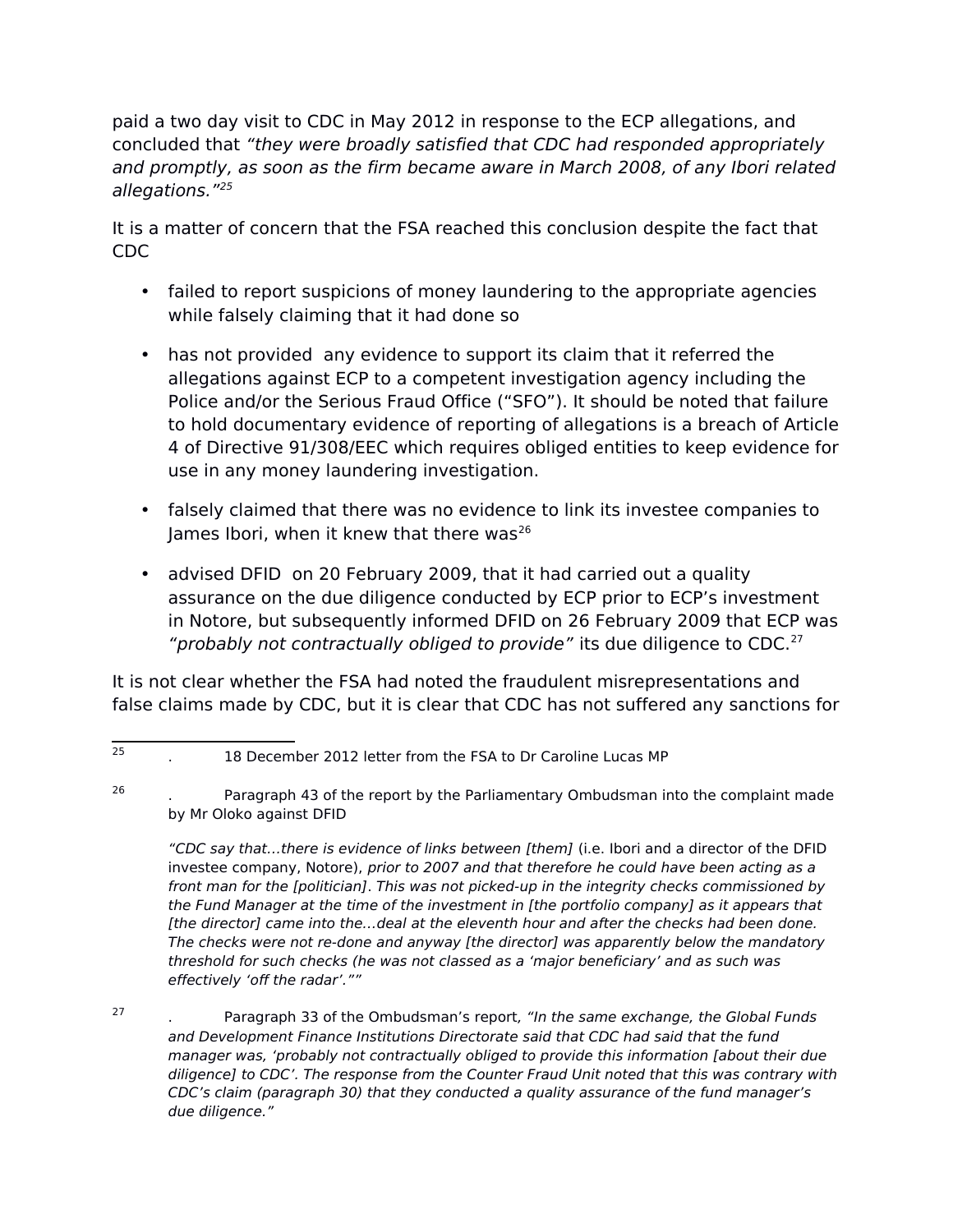the above breaches. It is also clear that none of the other EDFIs to which we reported the allegations against ECP or the EIB have suffered any sanctions for their own breaches. Consequently the obvious recommendation is that to ensure the credibility of EU efforts to prevent its financial system, and in particular public financial institutions, from being used for money laundering, there should be a minimum level of administrative sanctions that financial regulatory authorities must apply in cases where there have been breaches of the AMLD and erring entities should be named and shamed.

As stated earlier, no-one should be above the law. We therefore support the minimum sanctions proposals contained in article 56 of the AMLD proposals. The ECP/Ibori case has highlighted the possibility that there may be instances in which those public agencies and officers charged with upholding the AMLD may fail to live up to their duties. We have made every effort to bring our allegations against ECP to competent authorities, however, we have not been told anything meaningful about why ECP is not under any investigation beyond lack of jurisdiction. ECP itself has stated in its latest filings with the Securities and Exchange Commission that it is not subject to any regulatory proceedings.<sup>[28](#page-12-0)</sup> It is in the public interest that the public understand why there has been no regulatory action or criminal investigation of ECP. We therefore propose that, there should be an accountability mechanism that allows the public to compel the authorities to act when presented with credible evidence of wrongdoing by an obliged entity or advise their reasons for not acting. If those reasons are unsatisfactory, then it should be possible to take the matter to a court of competent jurisdiction for a final determination.

# **Beneficial ownership information**

One of the areas in which the EC is proposing to strengthen the AMLD is on the subject of beneficial ownership information. This is because money-launderers tend to hide their ownership or control of corporate or legal entities. The EC proposal is for corporate or legal entities to hold information on their beneficial ownership and for member states to ensure that the information can be accessed in a timely manner by "competent authorities and by obliged entities." However, many European civil society groups argue that this proposal should go further and require that the information on beneficial ownership be made publicly available. This would enable any interested party in any jurisdiction to access the information easily and quickly.

The ECP/Ibori case illustrates starkly why publicly available information on beneficial ownership would be a strong asset in reducing the extent to which the EU financial system can be used for money-laundering. One aspect of this case was that the asymmetry of information between jurisdictions was ruthlessly exploited to conceal

<span id="page-12-0"></span><sup>28</sup> . In Section 11 of the Form ADV that ECP is required to file annually with the SEC in the US, the firm has stated in its March 2013 filing that it is not the subject of any regulatory proceedings.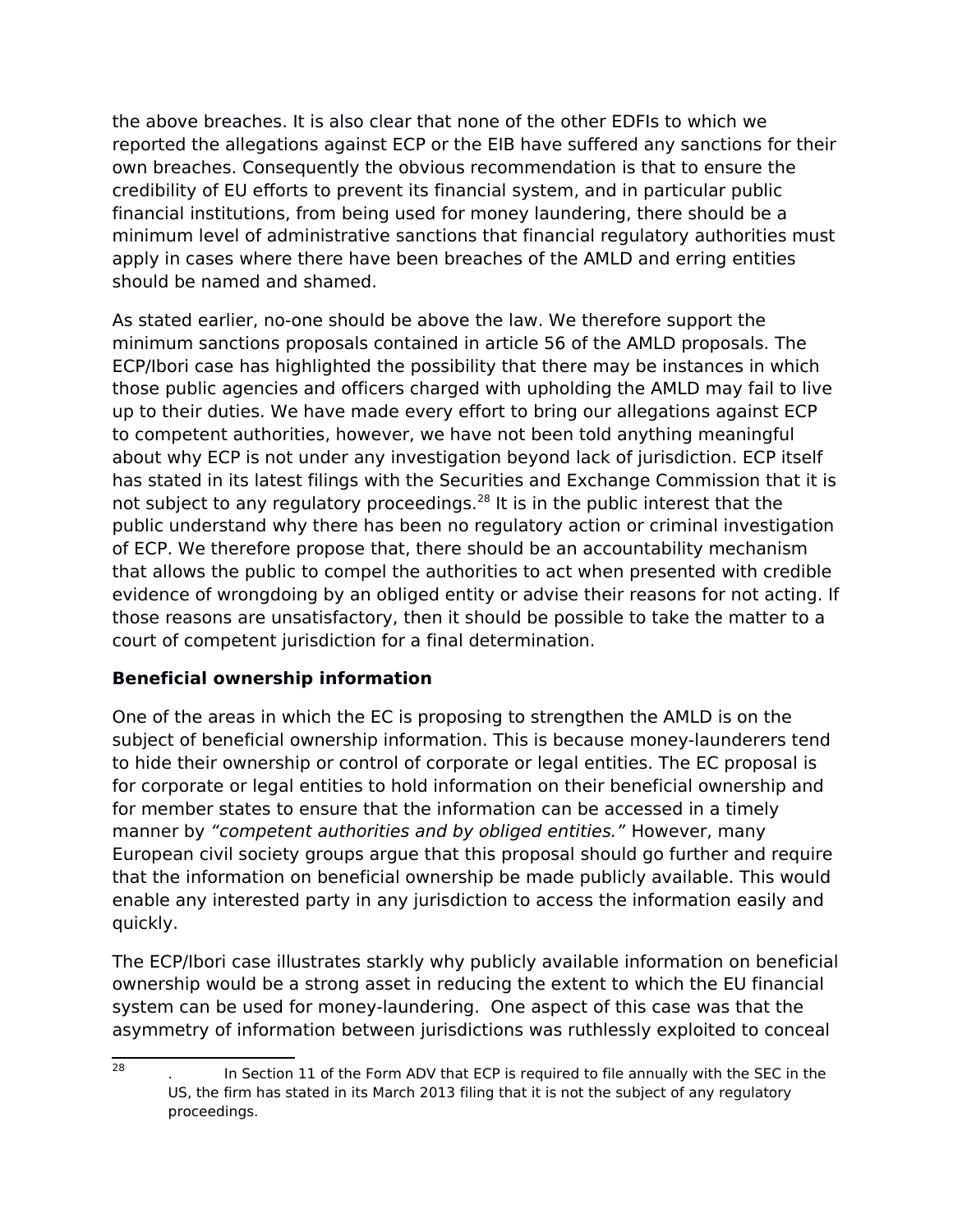and confuse the beneficial ownership of Notore. Indeed it was only by being able to compare the beneficial ownership information registered in two of the affected jurisdictions namely Nigeria and Mauritius that we were able to establish the significant inconsistencies between the records in the two jurisdictions that provided evidence to suggest wrongdoing on the part of ECP.

The offshore tax haven of Mauritius was introduced into the Notore deal by ECP who by their own admission insisted on the formation of the parent offshore shell company, Notore Mauritius, through which ECP and the Nigerian shareholder group held their shares in Notore Nigeria. ECP's claim was that this arrangement offered ECP "better minority shareholder protection rights"<sup>[29](#page-13-0)</sup> to those that existed in Nigeria.

In this particular instance the members of the Nigerian shareholder group that were represented as the beneficial owners in Notore Nigeria were conflictingly represented as nominee shareholders in the Mauritius parent company.

It should be noted that the United Nations Convention Against Corruption ("UNCAC") recognised that the prevention and eradication of corruption was a responsibility of all States which required cooperation between States and the "support and involvement of individuals and groups outside the public sector, such as civil society, non-governmental organizations and community-based organizations, if their efforts in this area are to be effective."

Making beneficial ownership records publicly available would provide a valuable opportunity for civil society groups and members of the general public to contribute to the anti-corruption battle and increase the chances of detecting wrongdoing. The public access can prove particularly valuable in cases such as the ECP/Ibori case where the competent authorities appeared unwilling and/or unable to act on information related to ECP's alleged involvement in Ibori's money-laundering.

29

January 22 2010 email from Thomas Gibian, the then CEO of ECP in response to a request for the beneficial ownership information of Notore from Dotun Oloko

"As shown below, please note that Okoloko, Imasekha, Osime, and Herb all own shares through Notore Mauritius, which was established at the time of the Fund's investment based on ECP's insistence on being accorded stronger minority shareholder rights which are available under Mauritius law as compared to Nigerian law."

<span id="page-13-0"></span><sup>.</sup> November 3 2010 letter from ECP to CDC in response to the allegations made by the Corner House and other concerned NGOs to the UK Secretary State for International Development

<sup>&</sup>quot;ECP invested in the Mauritius entity primarily due to better minority shareholder protection rights that exist in Mauritius as compared to Nigeria, and better vehicles to enforce those rights".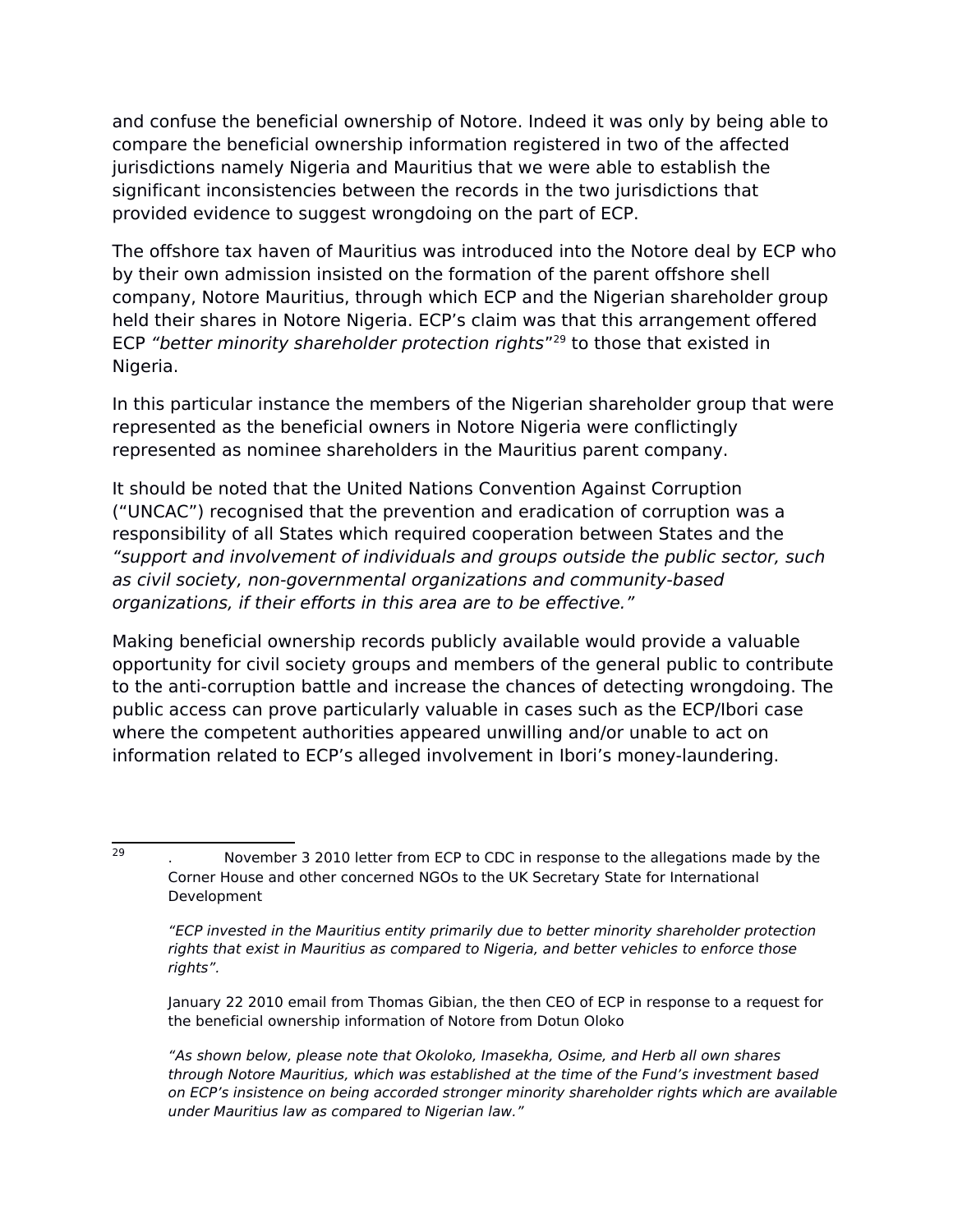#### **Identification of beneficial owner**

The EC proposal for the fourth AMLD also touches on the subject of the identification of a beneficial owner and opted to keep the current approach which defines a beneficial owner as someone who directly or indirectly owns 25% or more of a company. However, members of the European civil society have argued that a 25% threshold or any threshold for that matter is specious and does not represent the reality of money-laundering. This is because it is possible to exert control over a corporate or legal entity irrespective of the shareholding of those claiming to be the beneficiaries. This was the scenario in the ECP/Ibori case where the UK Crown Prosecution Service has argued that Ibori used front persons to acquire his interests in Oando and Notore and must therefore have exercised control over them by other means.

Introducing a threshold into the concept of beneficial ownership is a red herring which distracts from what the current directive has recognised is the need to establish whether there are grounds for suspecting that someone other than the stated shareholder can reasonably be held to be exerting influence or control over a company. Instead of identifying beneficial owners by an abstract threshold, there should be a duty on those covered by the EU anti-money laundering laws to adopt a risk-based approach to understanding their clients. This should include looking at the profile of the shareholders and the structure of the particular company. In the case of Notore, there were strong grounds for suspecting that all of the listed founding shareholders were "fronts". This was because none of them had actually paid a dime for their shares in Notore and the NAFCON assets were acquired with 100% unsecured bank loans. The front company did not have any history of a previous relationship with the banks that granted the 100% unsecured loans. Consequently there were strong grounds for suspecting that there was a hidden entity behind the acquisition of the company and it is the position of the Nigerian EFCC and the UK CPS that the person is James Ibori. The two banks that had provided the 100% unsecured capital to acquire Notore were Delta state owned or controlled banks during Ibori's tenure as governor.

Ironically what the threshold concept does is to provide money launderers with a ruse for avoiding detection by representing that there are no beneficial owners above the threshold limit in their companies and thereby absolve themselves of the duty to conduct anti-money laundering checks on those shareholders below the threshold in circumstances where further scrutiny could reasonably be expected to uncover red flags. Indeed the dangers of adopting a threshold approach are evident in the ECP/Ibori case. CDC has acknowledged that ECP's due diligence report prior to investment in Notore failed to note that Imasekha was a close associate of James Ibori. But CDC appears to have accepted an explanation that this was because Imasekha came late into the deal and the due diligence was not re-done because Imasekha, whom the CDC knew had been named as a co-conspirator in Ibori's UK Southwark Court trial, "was apparently below the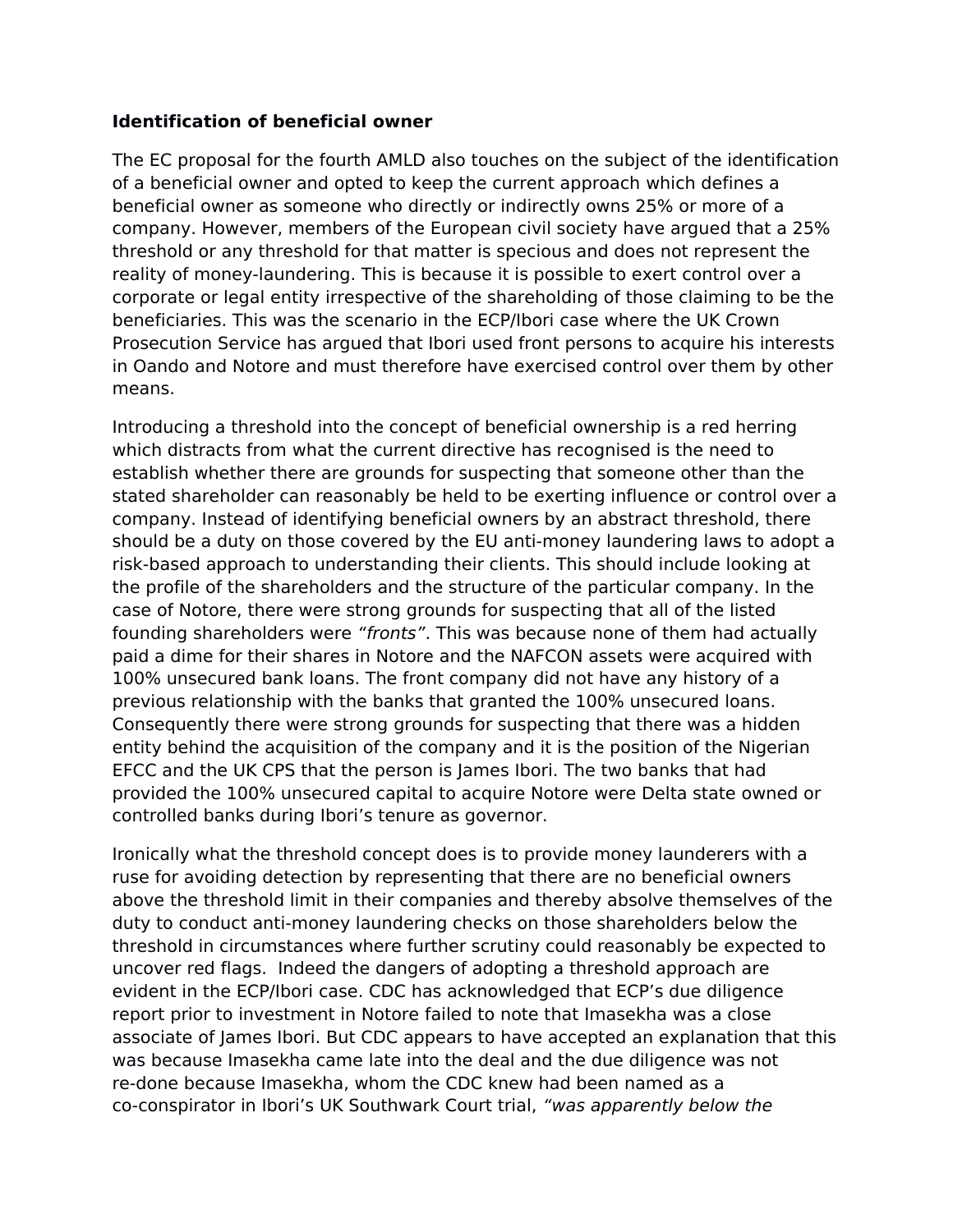mandatory threshold for such checks (he was not classed as a 'major beneficiary' and as such was effectively 'off the radar')." [30](#page-15-0)

# **Entities that are obliged to apply the EU anti-money laundering directive**

The EC proposal also extends the range of entities that are obliged to apply the EU anti-money laundering directive. However, European civil society groups have noted that there are significant loopholes which could mean that a multilateral investment bank like the EIB, which is obliged to apply the AMLD, may be able to claim exemption from applying the AMLD with regard to activities conducted on an occasional or very limited basis such that the risk of money-laundering is minimal. If that is the case, this argument is comprehensively undermined by the ECP/Ibori case which suggests that those that would seek to engage in money laundering may seek protection from prosecution by monetarising their stolen wealth through vehicles backed by the very countries that are charged with implementing the antimoney laundering laws.

Furthermore, the EIB and the EDFIs are charged with the responsibility of operating in developing countries where private financiers are less willing to invest because of the high risk of grand corruption and weak social and legal infrastructures. Consequently the EIB and the EDFIs are more susceptible to the high risk of involvement in the laundering of capital illicitly acquired as a result of grand corruption and should therefore be subject to the AMLD to protect themselves from being used for money laundering, regardless of the level of their involvement in an investment.

High level multilateral financial institutions like the EIB should not be able to claim any exemptions from any aspects of the AMLD because of their high risk of being used as cover for money-laundering activities by other financial services providers and the reputational damage that can result from being linked (for instance) to "one of the biggest embezzlement cases seen in Britain" or similar cases.

30

<span id="page-15-0"></span><sup>.</sup> Paragraph 43 of the report by the Ombudsman into the complaint made by Mr Oloko against DFID

<sup>&</sup>quot;CDC say that…there is evidence of links between [them] (i.e. Ibori and a director of the DFID investee company, Notore), prior to 2007 and that therefore he could have been acting as a front man for the [politician]. This was not picked-up in the integrity checks commissioned by the Fund Manager at the time of the investment in [the portfolio company] as it appears that [the director] came into the...deal at the eleventh hour and after the checks had been done. The checks were not re-done and anyway [the director] was apparently below the mandatory threshold for such checks (he was not classed as a 'major beneficiary' and as such was effectively 'off the radar'."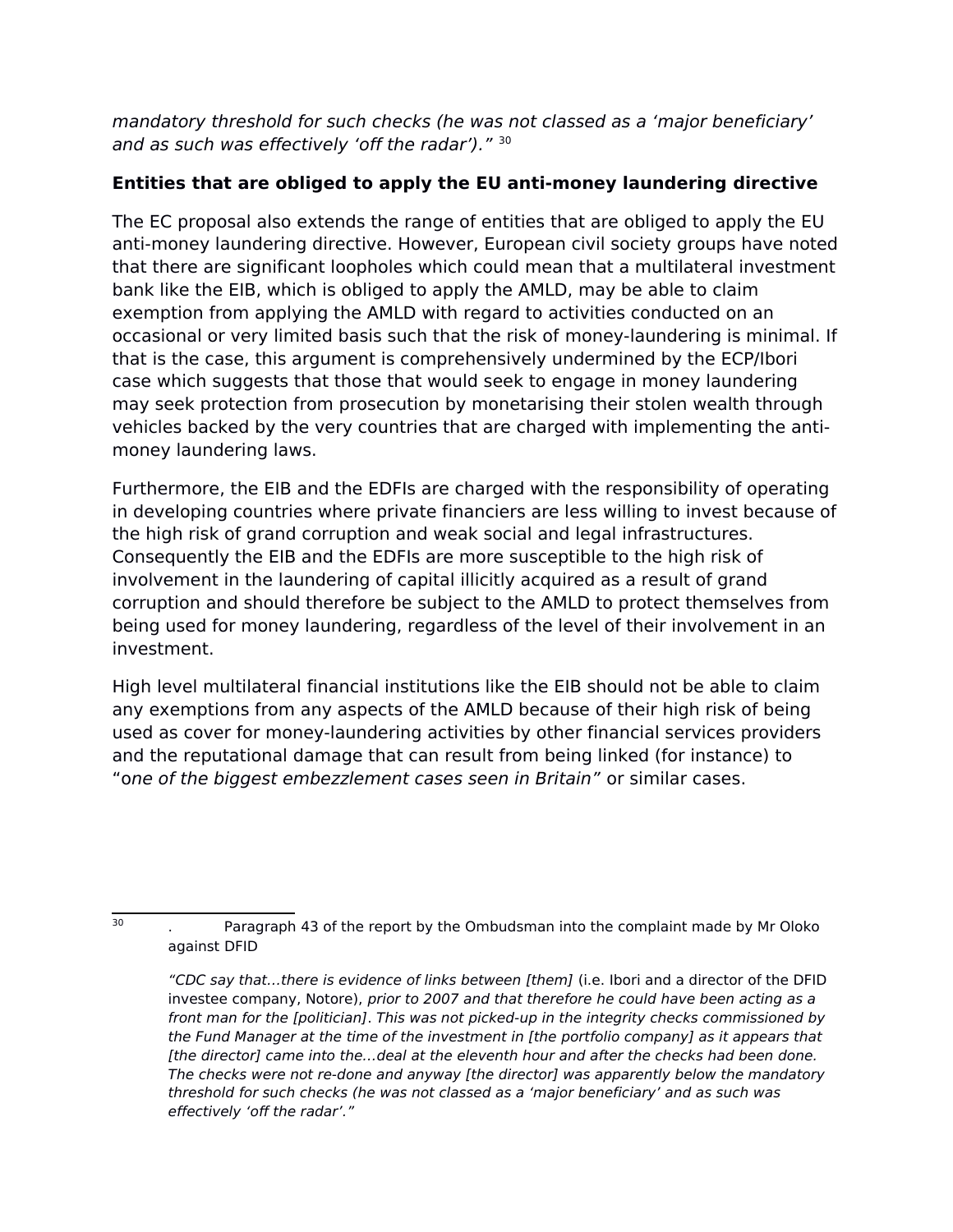## **Information sharing within multinational financial institutions, and between governments**

It is universally recognised that money laundering is a transnational financial crime, which therefore requires cooperation between States parties to tackle. In addressing this aspect the EC proposal appears to have focused on strengthening the cooperation between financial intelligence units (FIUs). It is unclear as to why the focus has been restricted to FIUs when the evidence of the ECP/Ibori case is that information about financial crime can come from those outside the financial industry including government agencies. Consequently, there needs to be increased information sharing between the competent authorities, including the financial regulatory agencies or any other government agencies within and between national boundaries. Widening the range of institutions that are obliged to harvest and share information would self-evidently increase the cooperation between State parties and strengthen the efforts to tackle the abuse of the financial system for money-laundering.

As mentioned briefly in an earlier section, our experience from the ECP/Ibori case is that the competent authorities do not feel obligated to share information and indeed we had to push for our allegations against ECP to be referred to competent authorities in other jurisdictions. In the course of deciding what to do with my ECP allegations, the UK's DFID made preliminary enquiries with the Police (it would appear that this was with regard to the links between Ibori and some of the directors of the investee companies but not on the matter of ECP's own involvement in Ibori's money-laundering crimes) in February 2009 and was informed that "they had evidence that three of the people Mr Oloko alleged to be linked to the politician could be linked to him from 2001"[31](#page-16-0) .

If the information provided by the UK Police to the DFID had been shared with others in the EU or if the other EDFIs had made their own enquiries with the London Police who they had been informed was investigating Ibori for laundering his money through the UK, then they would have known that the ECP's denials of any links to Ibori were false.

There is also a concern that the only credible explanation for the UK's FSA professing itself satisfied with CDC's response is that they are not aware of the evidence held by the UK Police (and put forward in the UK asset recovery case) which exposes the false denial of links to Ibori that the CDC was proclaiming at the time of the FSA visit.

It would also appear that the Swedish Prosecutor has not seen fit to contact the UK Police on this matter.

31

<span id="page-16-0"></span><sup>.</sup> Paragraph 31 of Parliamentary Ombudsman's report into complaint made by Mr Oloko against DFID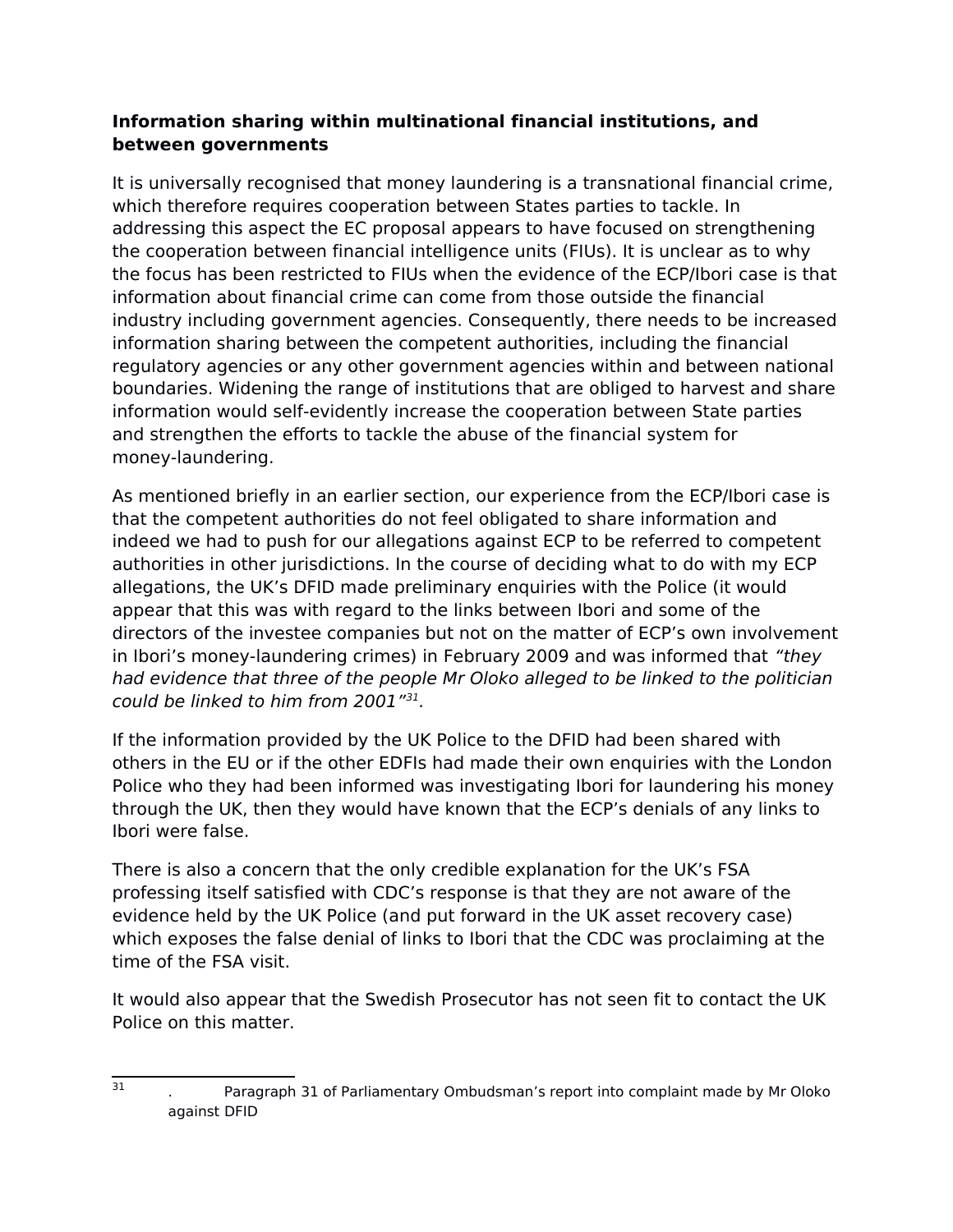EC proposals on information sharing should therefore be strengthened to include measures to encourage the co-operation within and between a wider range of competent national authorities. It should also be compulsory for national authorities to refer cases that they become aware of but consider to be outside their jurisdiction to the competent authorities in the relevant jurisdictions. This would help to prevent case like the ECP/Ibori case where poor information sharing within the EU has allowed ECP to make fraudulent representations in order to conceal evidence of possible involvement in Ibori's money-laundering.

# **Risk-based approach**

The EC proposals also recognise the need to apply a more risk-based approach to tackling financial crime and money laundering. The general thrust is to identify those cases where the risk is higher and focus more attention on them. This is a welcome departure from the "tick-box" approach, which required all cases to be treated in exactly the same manner. Nonetheless, EU member states that were invested alongside the EIB in the ECP Africa Fund II repeatedly stated (without any supporting evidence) that they were satisfied with the due diligence conducted in a period prior to the introduction of a risk based approach when there was evidence to suggest that the due diligence was minimal at best and obviously inadequate especially given that it missed the reported links to Ibori. Given that the Financial Action Task Force (FATF) had identified Nigeria as having "strategic deficiencies" in money laundering and anti-corruption measures and as a country where extra vigilance needs to applied when doing business, $32$  the public had a right to expect the EIB and the EU member states to recognise that Nigeria was a high risk country and insist on proving or disproving the ECP allegations rather than proceeding with business as usual with ECP and run the risk of the allegations being proven at a later stage.

# **When customer due diligence should be carried out**

On the subject of customer due diligence, the EC proposal introduced a requirement for "Member States to ensure that enhanced due diligence must be conducted in certain situations of high risk, while allowing them to permit simplified due diligence in lower risk situations". This is to be welcomed. The EIB and the EDFIs are all entities obliged to apply the AMLD and as earlier advised Article 8 of the third AMLD requires obliged entities to "conduct ongoing monitoring of the business relationship" during the lifetime of that relationship. However, in response to the allegations made against their fund manager, the EIB and the EDFIs repeatedly asserted without providing any supporting evidence that they were satisfied that the due diligence carried out by ECP prior to its investment in Notore and Oando

<span id="page-17-0"></span><sup>32</sup> . "High Risk and non-cooperative jurisdictions" 16 February 2012, FATF Public statement available at [http://www.fatf-gafi.org/topics/high-riskandnon-cooperativejurisdictions/documents/fatfpublicst](http://www.fatf-gafi.org/topics/high-riskandnon-cooperativejurisdictions/documents/fatfpublicstatement-16february2012.html) [atement-16february2012.html](http://www.fatf-gafi.org/topics/high-riskandnon-cooperativejurisdictions/documents/fatfpublicstatement-16february2012.html)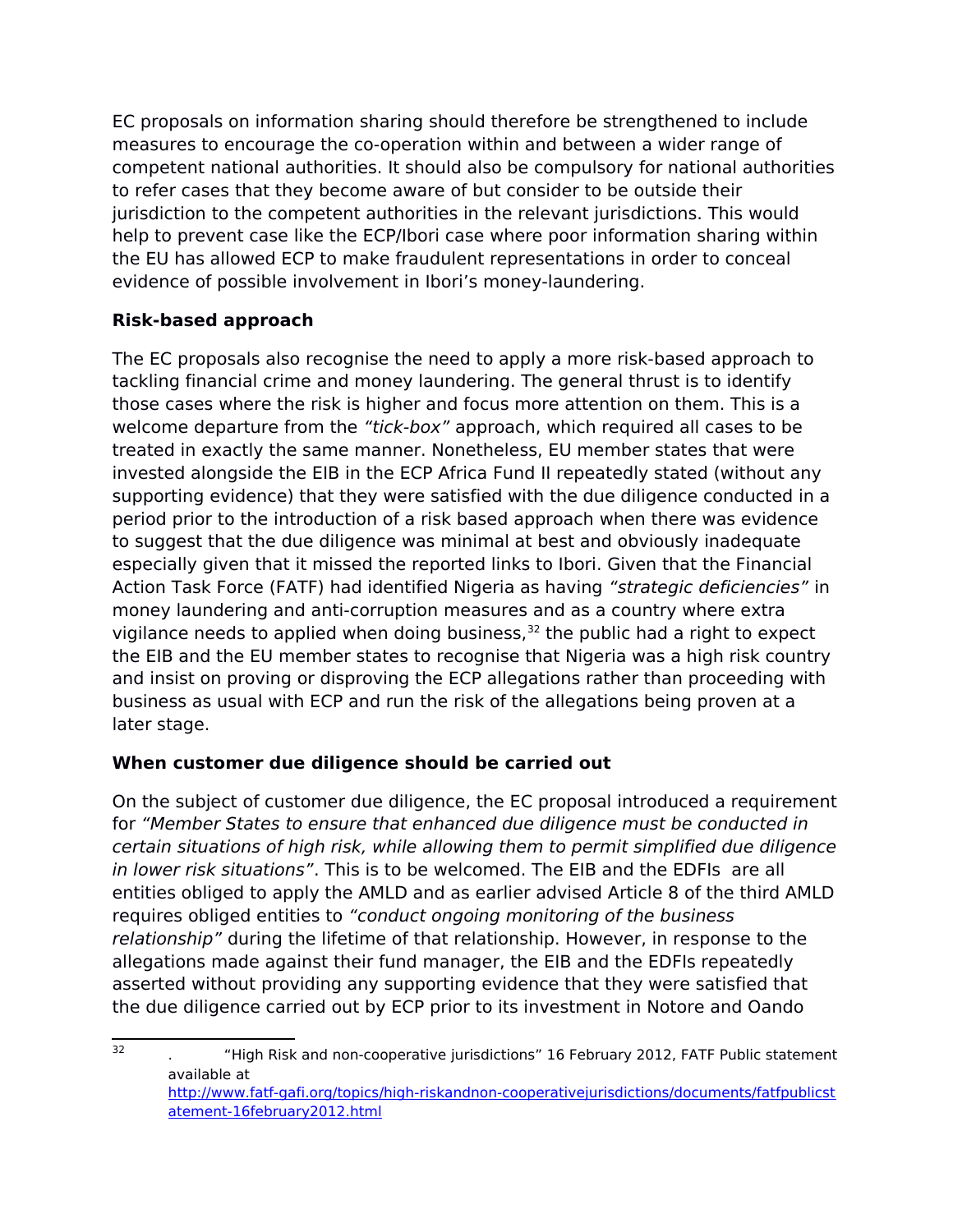was in keeping with the standards that were in place at the time. This would therefore suggest these obliged entities are of the opinion that customer due diligence is only required to be carried out at the point of establishing a business relationship.

However, regardless of the quality of the due diligence conducted by ECP at the time of its investment in Notore in 2007 and the standards applicable at that time, at least one EDFI, the UK CDC, had knowledge that this due diligence had failed to pick up evidence of links between the company and Ibori. Consequently when in 2010, ECP again declared that it had reviewed the due diligence that it had carried out prior to investment and made further enquiries which established that Ibori could not be linked to any of its investee companies, this should have raised significant red flags with CDC and CDC should have under the AMLD conducted its own due diligence investigation into ECP. It is therefore astonishing to note that CDC not only failed to conduct its own independent due diligence investigation but continued to insist that there were no links to Ibori on the basis of ECP 's due diligence (which, to recall, CDC claimed to have quality assured despite, it would appear, not having access to the relevant documentation).

## **Conclusion**

The evidence of the ECP/Ibori case would appear to suggest that obliged entities and government departments are not fully aware of the provisions of the AMLD. We therefore support the provisions in the fourth AMLD for the introduction of a compliance officer. However, we believe the recommendations should go further and make it clear that government departments handling development funds are also obliged to apply the AMLD and in particular the requirement to report suspicions of money laundering.

We would also recommend that in order to ensure that no-one is above the law there should be a minimum level of sanctions that should automatically be triggered for breaches of the AMLD. Furthermore a list of those sanctioned and the applicable sanction should be published periodically and fuller details should be available on request. It is a matter of concern that when EU member states, government departments and obliged institutions making investments on their behalf became implicated in money laundering there was collective failure to take responsibility for a full and proper investigation. Indeed, the CDC and its sole shareholder, the UK DfID, both falsely represented that they had seen no concrete evidence of the links between Ibori and the ECP investee companies, when the police had alerted them to such links. The fourth AMLD should contain provisions to prevent this type of situation from recurring in the future. In this regard it should be possible for those who have reported suspicions of money laundering to competent authorities to be provided on request to the authorities with their reasons for failing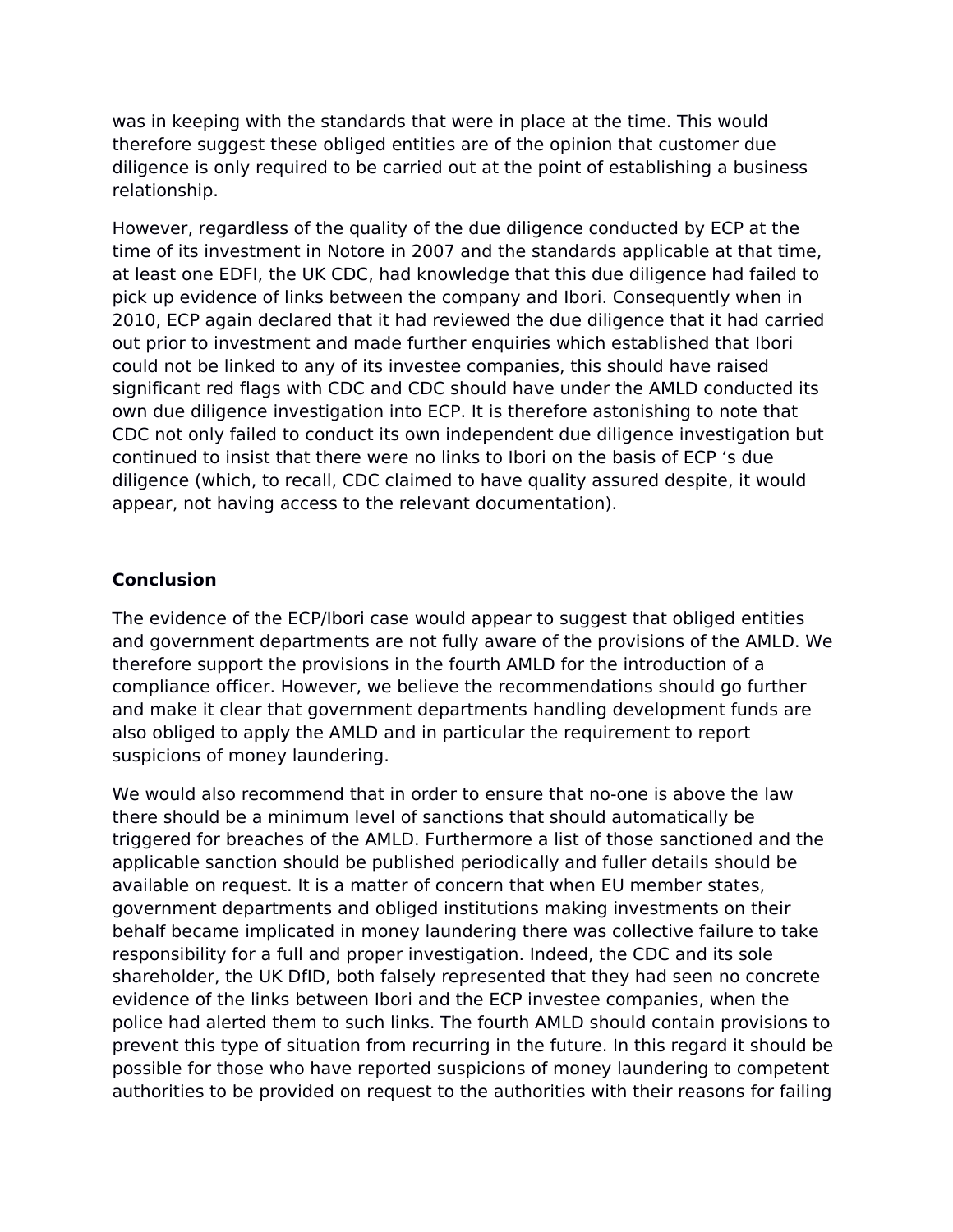to act on the report. In the event that those reasons are disputed then it should be possible to refer the matter to a court of competent jurisdiction for determination.

Furthermore all beneficiaries of EU funds and public investments that are obliged to apply anti-money laundering legislation in their home country should be registered with an EU financial regulatory authority to ensure that their adherence to the AMLD can be properly supervised. In addition, steps should be taken to strengthen the quality of the supervision by member states, the rigour of which has been called into question by the failure of the UK's Financial Services Authority (FSA) to establish that CDC had been making what appear, on the basis of the evidence in the UK Parliamentary Ombudsman's report, to be fraudulent misrepresentations and false statements in respect of its quality assurance of ECP's due diligence.

Apart from the loopholes in the AMLD highlighted in this paper, the ECP/Ibori case has also highlighted the possibility that Member states, competent authorities and obliged entities are not fully committed to preventing the inflow of capital illicitly acquired from the developing world through the use of non-financial businesses. In this regard, it is a matter of extreme concern that in the wake of the successful trial and prosecution of Ibori in London, the UK DFID that had funded the Police investigation estimated that Ibori had embezzled some US\$250 million $^{33}$  $^{33}$  $^{33}$ . However, by comparison Oando is a multi-billion dollar company and as such the 30% which the CPS have alleged Ibori corruptly acquired is significantly greater than the sum of all the cash and assets that DFID has estimated. At the time of investment, the ECP-led consortium paid US\$56,350,000 for their 39% share in Notore, effectively providing Ibori and his fronts with the opportunity to monetise the 39% that the Nigerian EFCC and the UK CPS have alleged belonged to Ibori.

In the ECP/Ibori case the amount of illicit capital being laundered through non-financial businesses significantly outstrips that laundered through banks and other conventional financial institutions. In this regard it emerges that non-conventional financial institutions, such as private equity funds directly investing in corporations, are a potential ideal vehicle for money laundering. This is of particular concern given that EIB and EDFIs tend to rely more and more on financial intermediaries in their business, and in particular private equity funds – such as in the ECP case.

The EU commitment to preventing the inflow of illicitly acquired capital from the developing world into the EU financial system can best be illustrated by the fact that at the time that the UK CPS is seeking to recover Ibori's assets in Oando and Notore, the EIB and the EDFIs are maintaining that there is no evidence to link their two investee companies to Ibori, because their fund manager who has been accused of involvement in Ibori's money-laundering has denied the links. In the wake of the ECP allegations, the Swedfund CEO declared that ECP was the best fund

 $\overline{33}$ 

<span id="page-19-0"></span><sup>&</sup>quot;Nigeria: Ibori jailed in fight against corruption", 17 April 2012, DFID available at <https://www.gov.uk/government/news/nigeria-ibori-jailed-in-fight-against-corruption>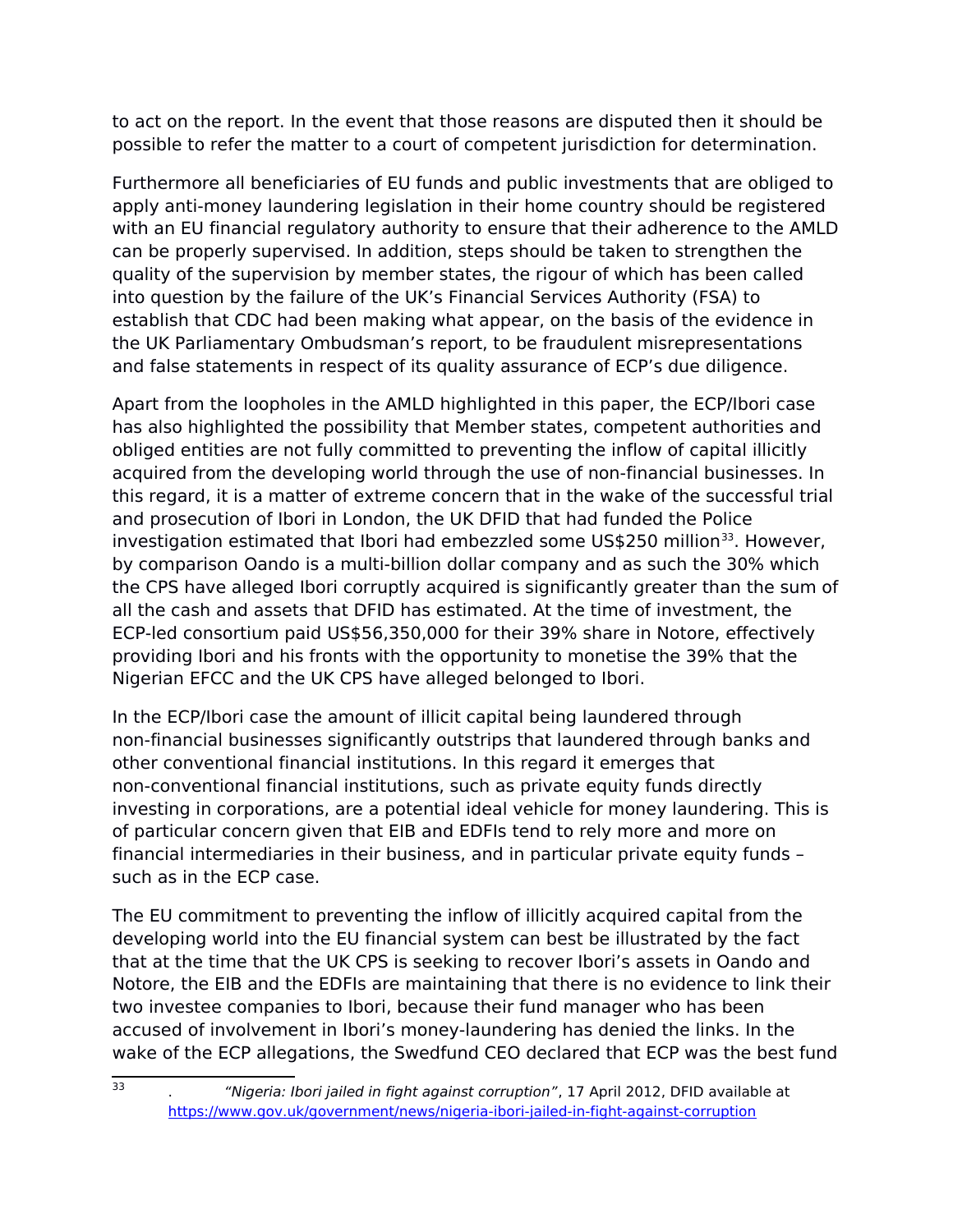manager operating in Africa. Such institutional culture of denial of risks associated with the use of private equity funds require urgent and bold action by European decision-makers committed to curbing money laundering in Europe and elsewhere. The proof of EU commitment in this fight is in the pudding!



This publication has been produced with the support of the European Union, within the EuropAid funded project "Addressing illicit capital flight for policy coherence for development" led by Eurodad. The contents of this publication are the sole responsibility of the author and Re:Common, The Corner House and Counter Balance.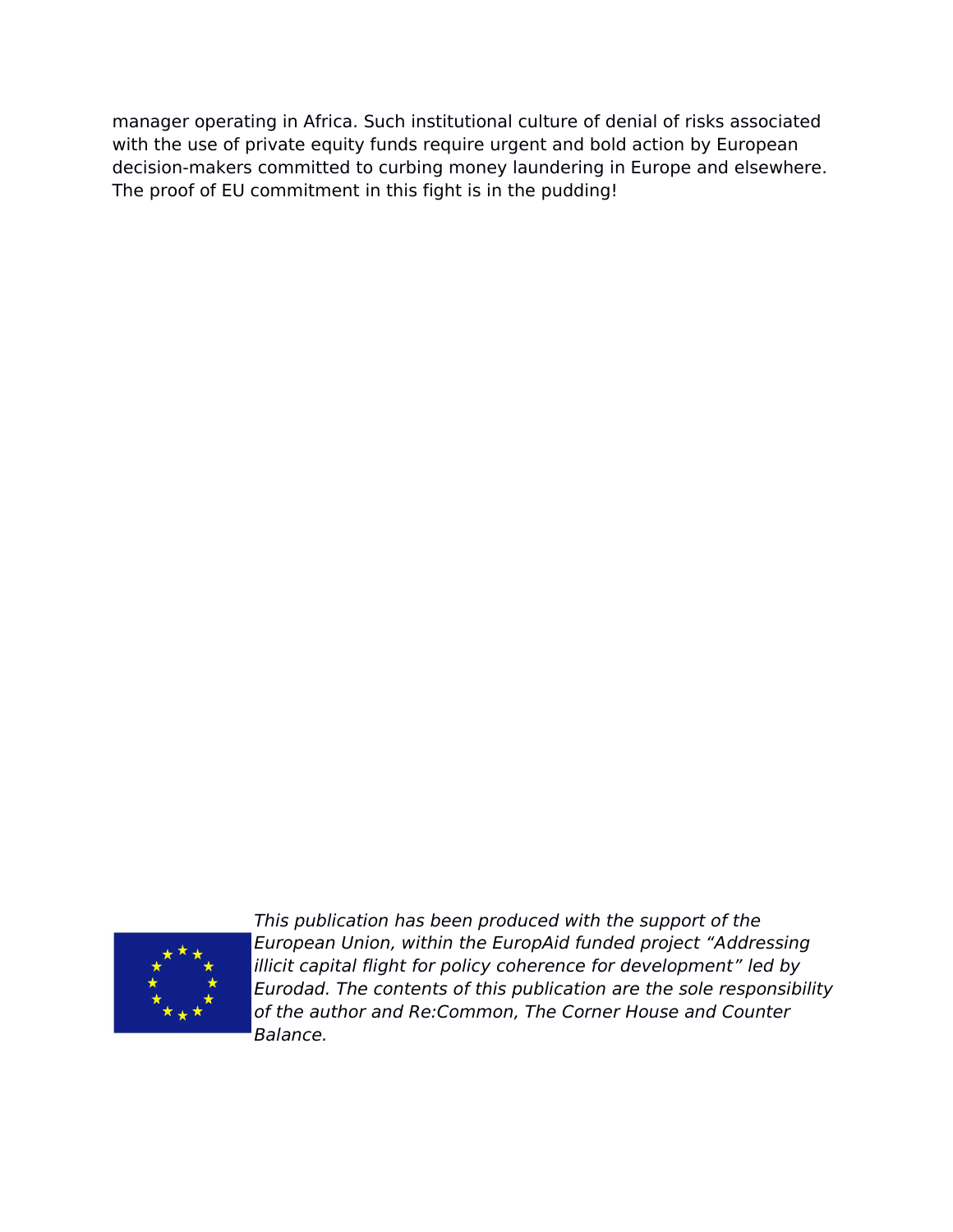# **Annex 1**

# **Counterfactual Denials by ECP**

- 1. In its response to our allegations that ECP has invested in companies known to be linked to James Ibori, ECP has repeatedly informed various investors that there was no evidence linking its investee companies to James Ibori and those investors would appear to have accepted the ECP denials despite the overwhelming publicly available evidence that we provided to the contrary.
- 2. For example in a November 2010 letter to the UK development finance institution ("DFI"), the Commonwealth Development Corporation ("CDC") ECP asserted that, "There were no reported links between Mr. Ibori or any other PEP and Oando, Notore or ICB at the time of ECP's investment in these companies".<sup>[1](#page-21-0)</sup> ECP further asserted that, "When ECP received a copy of the counter-affidavit, it conducted an internal review, including i) inquiries into the veracity of the allegations; ii) a second review of the Notore privatisation process; iii) a review of ECP's due diligence to ensure appropriate procedures had been followed; and iv) a confirmation that ECP and Notore had no relationship with Ibori."
- 3. Also, in an email dated 2, September 2009 to the Danish Industrialisation Fund for Development ("IFU"), Tom Gibian (the then CEO of ECP) wrote that, "As you know, we engaged both legal counsel and a professional investigative company to do a thorough review of ECP's Nigerian portfolio in order to satisfy ourselves (and our investors) that no merit exists as to any of the allegations put forth by Mr Oloko regarding the Fund intentionally or inadvertently supporting corrupt practices including unethical political patronage. We provided this report to you and nothing in the meantime has come to our attention that supports Mr Oloko's various allegations or in any way links ECP or any of its investee companies to "known corrupt Nigerian PEPs, including former Governor James Ibori" (underlining added).
- 4. In another email dated  $5<sup>th</sup>$  October 2009 which was sent to the CDC. Swedfund, EIB and other investors, ECP stated that, "Once again, it has been brought to our attention that emails have been written to the European DFIs and others about ECP. When we first learned of these emails, we engaged outside attorneys and other third party consultants to review each of the allegations so that we could, in the strongest possible manner, provide a definitive response that would clearly and reliably correct the misleading and incorrect statements and innuendo contained in the emails. While the allegations struck us as crude, wildly speculative and clearly untrue, we understood that our publicly owned Shareholders were not in a position to simply discard such correspondence and, when matters of this nature arise, must be

<span id="page-21-0"></span><sup>1</sup> Page 16 of the 3 November 2010 memorandum from ECP to CDC